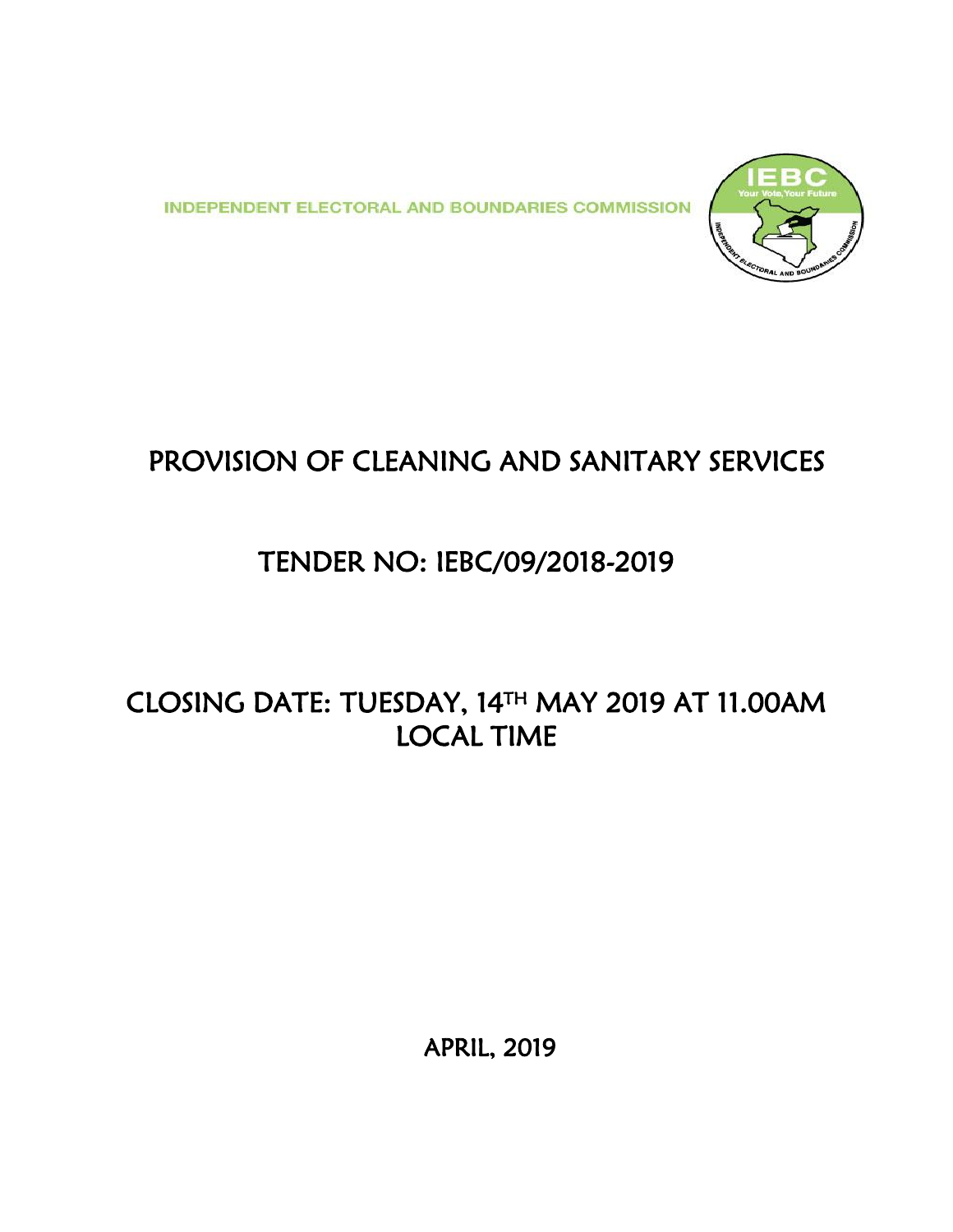|               | <b>Table of Contents</b> |
|---------------|--------------------------|
| 1.0 SECTION I |                          |
|               |                          |
|               |                          |
|               |                          |
|               |                          |
|               |                          |
|               |                          |
|               |                          |
|               |                          |
|               |                          |
|               |                          |
|               |                          |
|               |                          |
|               |                          |
| 2.14          |                          |
| 2.15          |                          |
|               |                          |
|               |                          |
| 2.18          |                          |
| 2.19          |                          |
| 2.20          |                          |
| 2.21          |                          |
| 2.22          |                          |
| 2.23.         |                          |
|               |                          |
| 2.25          |                          |
| 2.26          |                          |
| 2.27          |                          |
| 2.28          |                          |
|               |                          |
|               |                          |
| 3.3           |                          |
| 3.4           |                          |
| 3.5           |                          |
| 3.6           |                          |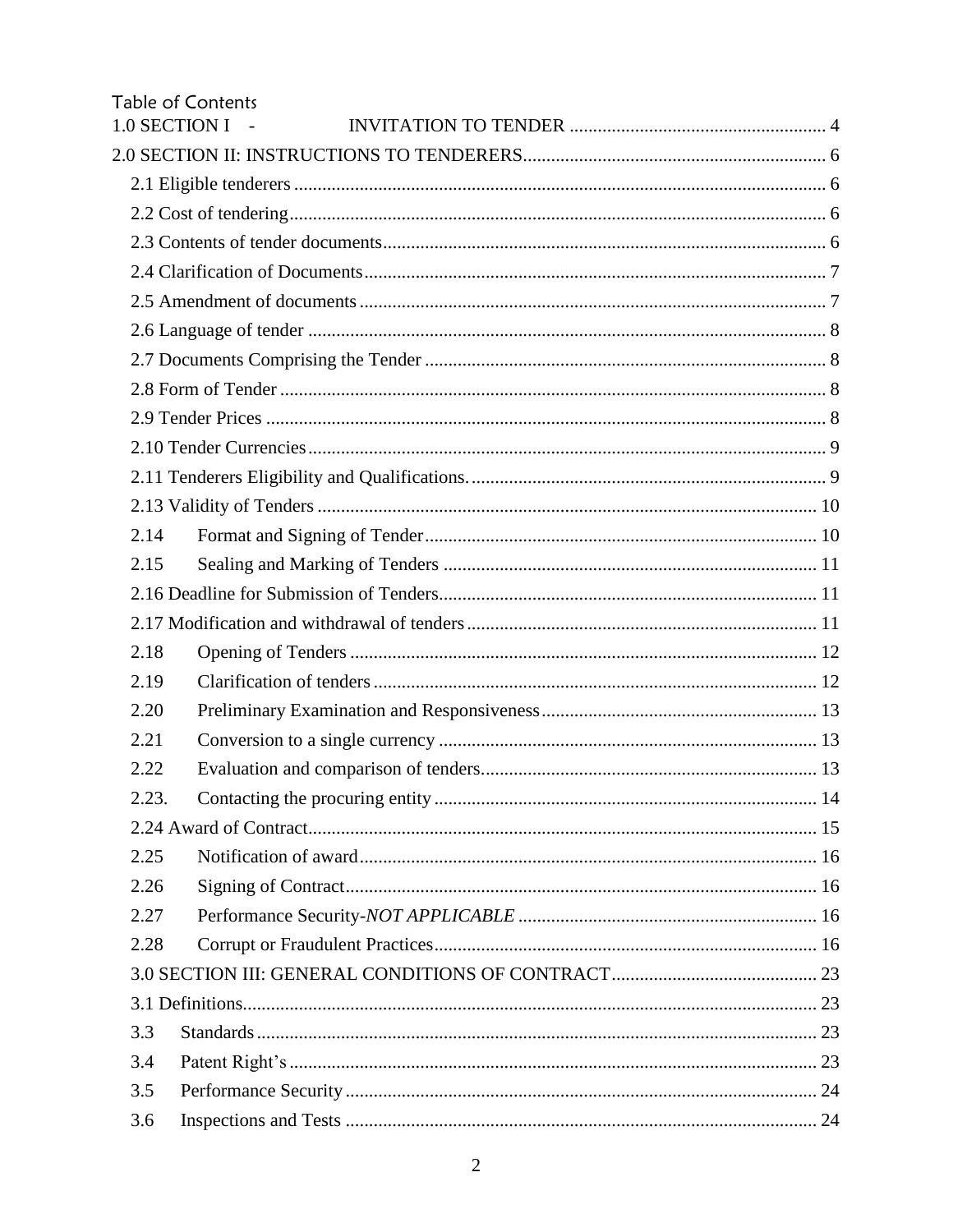| 3.7  |  |
|------|--|
| 3.8  |  |
| 3.9  |  |
| 3.10 |  |
| 3.11 |  |
| 3.12 |  |
| 3.13 |  |
| 3.14 |  |
| 3.15 |  |
|      |  |
| 3.17 |  |
|      |  |
|      |  |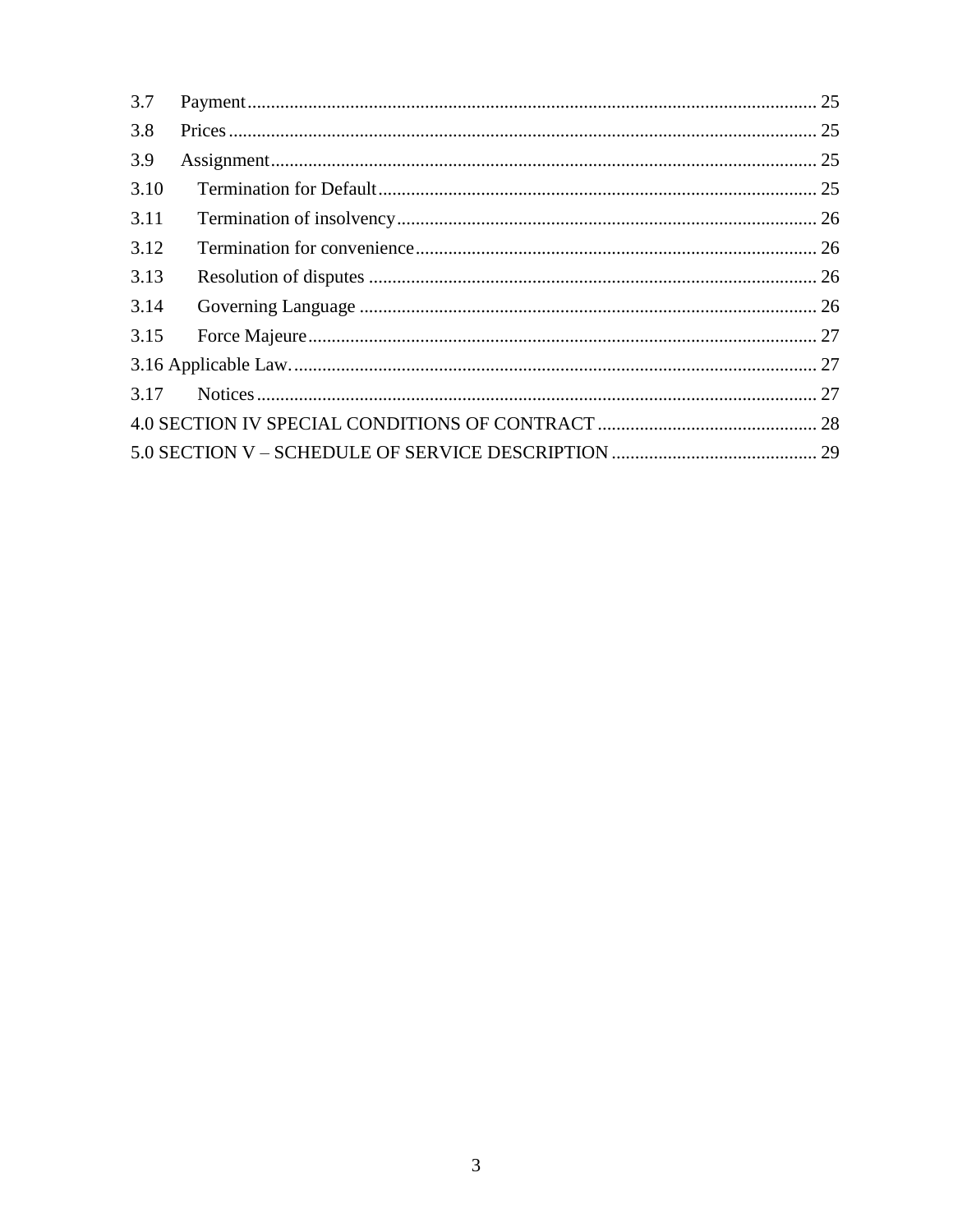#### <span id="page-3-0"></span>1.0 SECTION I - INVITATION TO TENDER

#### NOTICE DATE: 29THAPRIL, 2019 TENDER REF NO. IEBC/ 09/2018-2019

#### TENDER NAME: PROVISION OF CLEANING AND SANITARY SERVICES.

- 1.1 The Independent Electoral and Boundaries Commission (IEBC) invites bids from eligible candidates registered by the National Treasury under AGPO Category for the Provision of Cleaning and Sanitary Services for a period of three years renewable annually subject to satisfactory performance
- 1.2 Interested eligible tenderers may obtain further information from and inspect the tender documents at IEBC offices, Anniversary Towers, fifth floor, room 503, during normal working hours.
- 1.3 The Tender document may be obtained from the Independent Electoral and Boundaries Commission's offices. Tender document may also be downloaded free of charge from website: www.iebc.or.ke. Bidders who download the tender document must arrange to register the details of the firm with IEBC office for the purposes of receiving any further tender clarifications and/or addendums if arise.
- 1.4 Prices quoted should be inclusive of all applicable taxes and service delivery costs, must be expressed in Kenya shillings and will remain fixed throughout the specified contract period
- 1.5 Completed set of the tender documents should be enclosed in a plain sealed envelopes, marked with respective tender reference number and Tender description shall be addressed to:

The Commission Secretary Chief Executive Officer Independent Electoral and Boundaries Commission (IEBC), Anniversary Towers, University Way, Fifth Floor P O Box 45371-00100, Nairobi

and be deposited in the Tender Box at the 5<sup>th</sup> Floor reception, Anniversary Towers, so as to be received on or before Tuesday 14<sup>th</sup> May, 2019 At 11.00am Local Time. Late bids shall be rejected. The tender will be opened immediately thereafter in the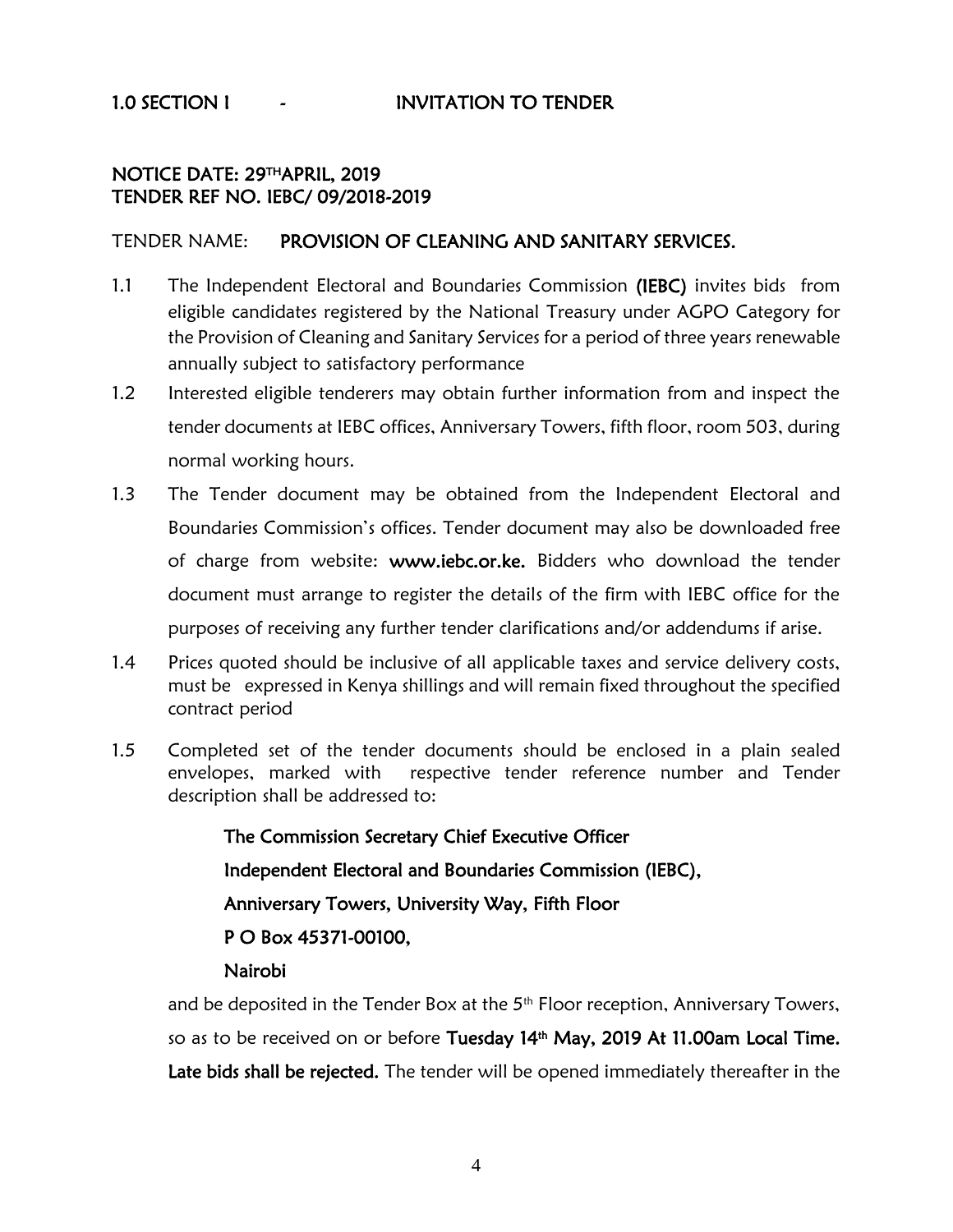presence of the tenderer/or representatives who chose to attend the opening, at the 15<sup>th</sup> floor boardroom, Anniversary Towers, University Way, Nairobi.

#### Ag. COMMISSION SECRETARY/CEO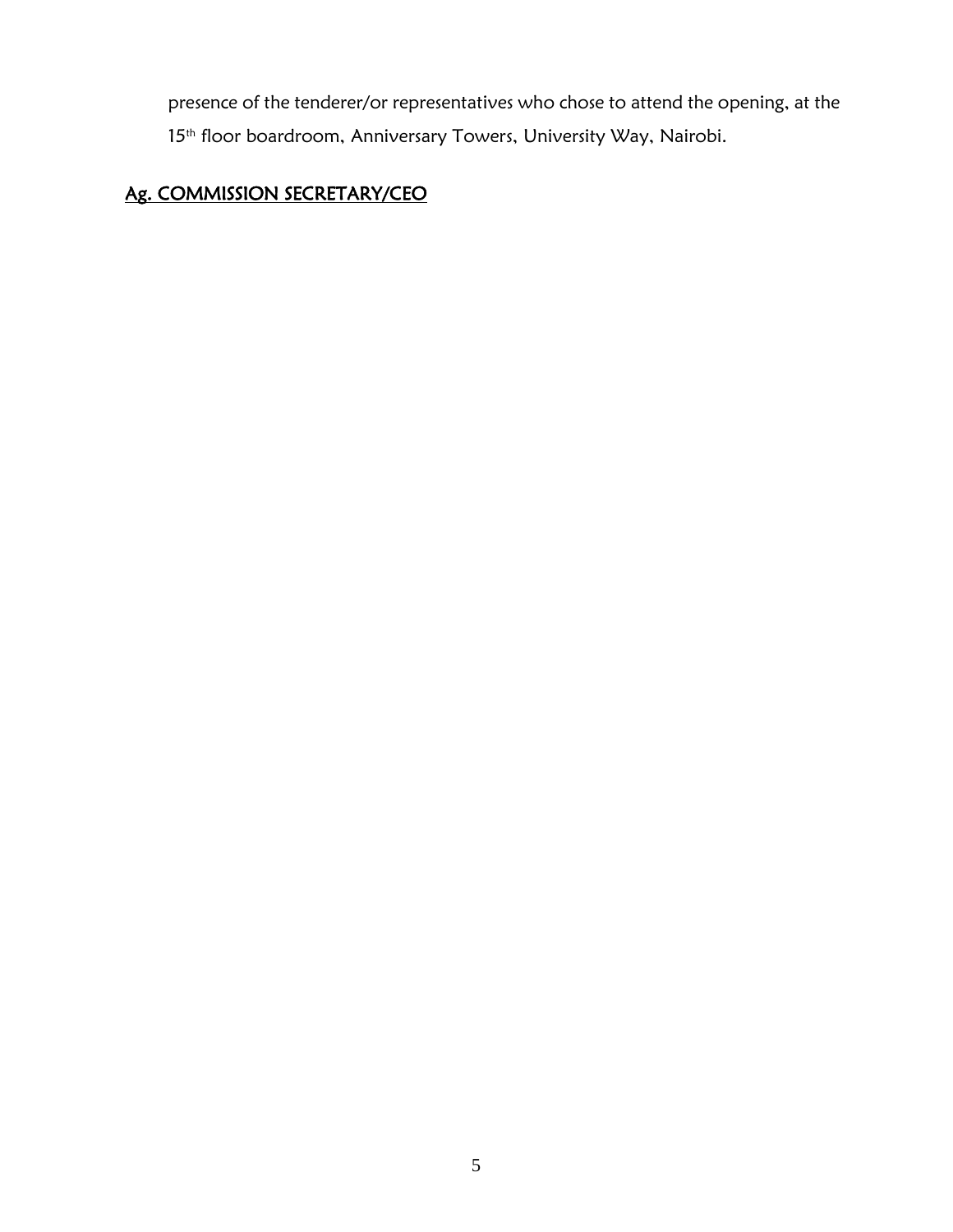# <span id="page-5-0"></span>2.0 SECTION II: INSTRUCTIONS TO TENDERERS

#### <span id="page-5-1"></span>2.1 Eligible tenderers

- 2.1.1. This Invitation to tender is open to all tenderers eligible as described in the instructions to tenderers. Successful tenderers shall provide the services for the stipulated duration from the date of commencement (hereinafter referred to as the term) specified in the tender documents.
- 2.1.2. The procuring entity's employees, committee members, board members and their relatives (spouse and children) are not eligible to participate in the tender unless where specially allowed under section 131 of the Act.
- 2.1.3. Tenderers shall provide the qualification information statement that the tenderer (including all members, of a joint venture and subcontractors) is not associated, or have been associated in the past, directly or indirectly, with a firm or any of its affiliates which have been engaged by the Procuring entity to provide consulting services for the preparation of the design, specifications, and other documents to be used for the procurement of the services under this Invitation for tenders.
- 2.1.4. Tenderers involved in corrupt or fraudulent practices or debarred from participating in public procurement shall not be eligible.

#### <span id="page-5-2"></span>2.2 Cost of tendering

- 2.2.1 The Tenderer shall bear all costs associated with the preparation and submission of its tender, and the procuring entity, will in no case be responsible or liable for those costs, regardless of the conduct or outcome of the tendering process.
- 2.2.2 The price to be charged for the tender document shall not exceed Kshs.1,000/=
- 2.2.3 The procuring entity shall allow the tenderer to review the tender document free of charge before purchase.

#### <span id="page-5-3"></span>2.3 Contents of tender documents

- 2.1.5. The tender document comprises of the documents listed below and addenda issued in accordance with clause 2.5 of these instructions to tenderers.
	- i) Instructions to tenderers
	- ii) General Conditions of Contract
	- iii) Special Conditions of Contract
	- iv) Schedule of Requirements
	- v) Details of service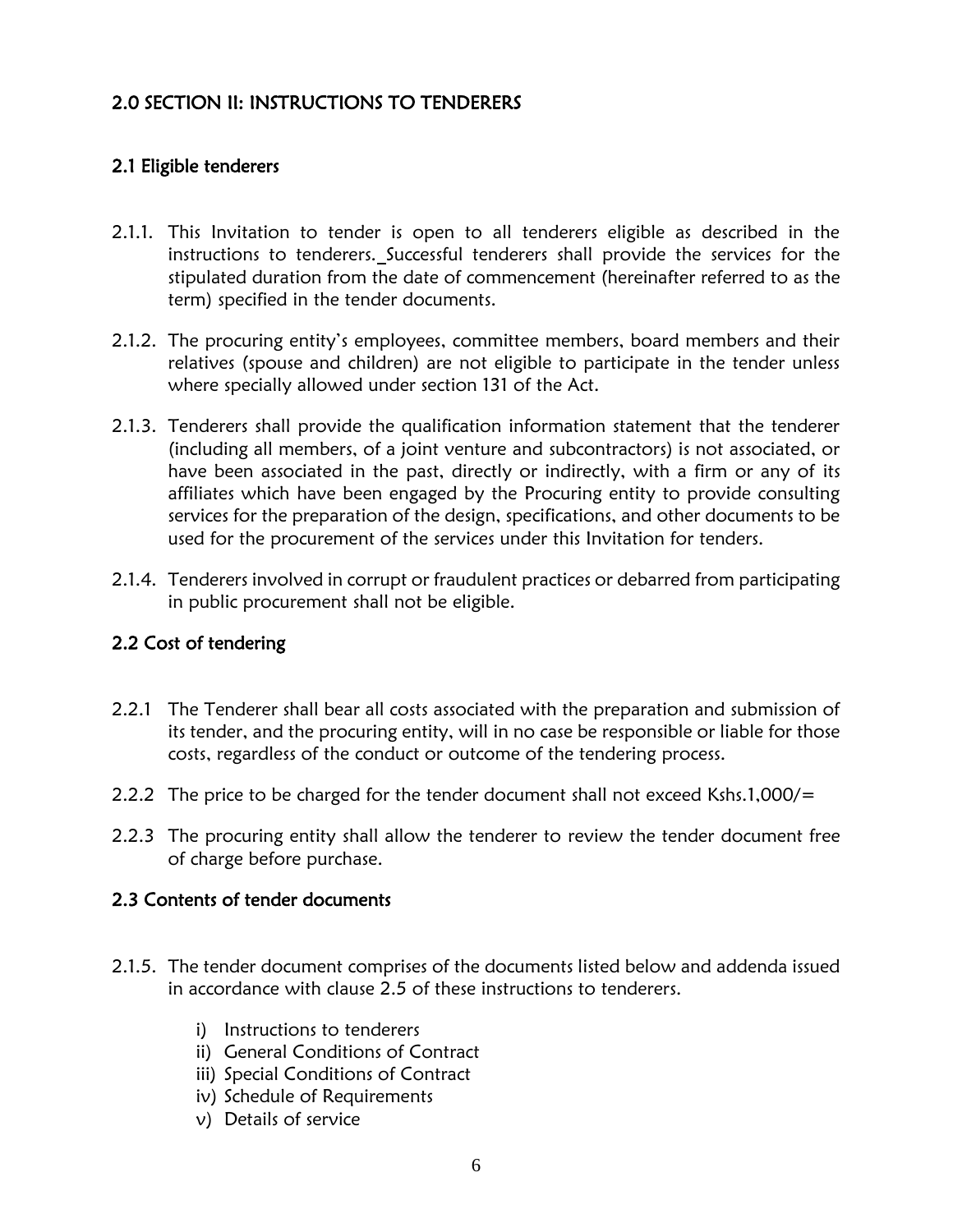- vi) Form of tender vii)Price schedules viii) Contract form
- ix) Confidential business questionnaire form
- x) Tender security form
- xi) Performance security form
- 2.3.2. The Tenderer is expected to examine all instructions, forms, terms, and specifications in the tender documents. Failure to furnish all information required by the tender documents or to submit a tender not substantially responsive to the tender documents in every respect will be at the tenderers risk and may result in the rejection of its tender.

#### <span id="page-6-0"></span>2.4 Clarification of Documents

- 2.1.6. A prospective candidate making inquiries of the tender document may notify the Procuring entity in writing or by post, fax or email at the entity's address indicated in the Invitation for tenders. The Procuring entity will respond in writing to any request for clarification of the tender documents, which it receives not later than seven (7) days prior to the deadline for the submission of tenders, prescribed by the procuring entity. Written copies of the Procuring entities response and a control of the control of the control of the control of the control of the control of the control of the control of the control of the control of the control of the control of the control of the control of t explanation of the query but without identifying the source of inquiry) will be sent to all prospective tenderers who have received the tender documents"
- 2.1.7. The procuring entity shall reply to any clarifications sought by the tenderer within 3 days of receiving the request to enable the tenderer to make timely submission of its the contract of the contract of the contract of the contract of the contract of the contract of the contract of the contract of the contract of the contract of the contract of the contract of the contract of the contra

# <span id="page-6-1"></span>2.5 Amendment of documents

- 2.1.8. At any time prior to the deadline for submission of tenders, the Procuring entity, for any reason, whether at its own initiative or in response to a clarification requested by a prospective tenderer, may modify the tender documents by issuing an an addendum.
- 2.1.9. All prospective tenderers who have obtained the tender documents will be notified of the amendment by post, fax or email and such amendment will be binding on them.
- 2.5.3. In order to allow prospective tenderers reasonable time in which to take the amendment into account in preparing their tenders, the Procuring entity, at its discretion, may extend the deadline for the submission of tenders.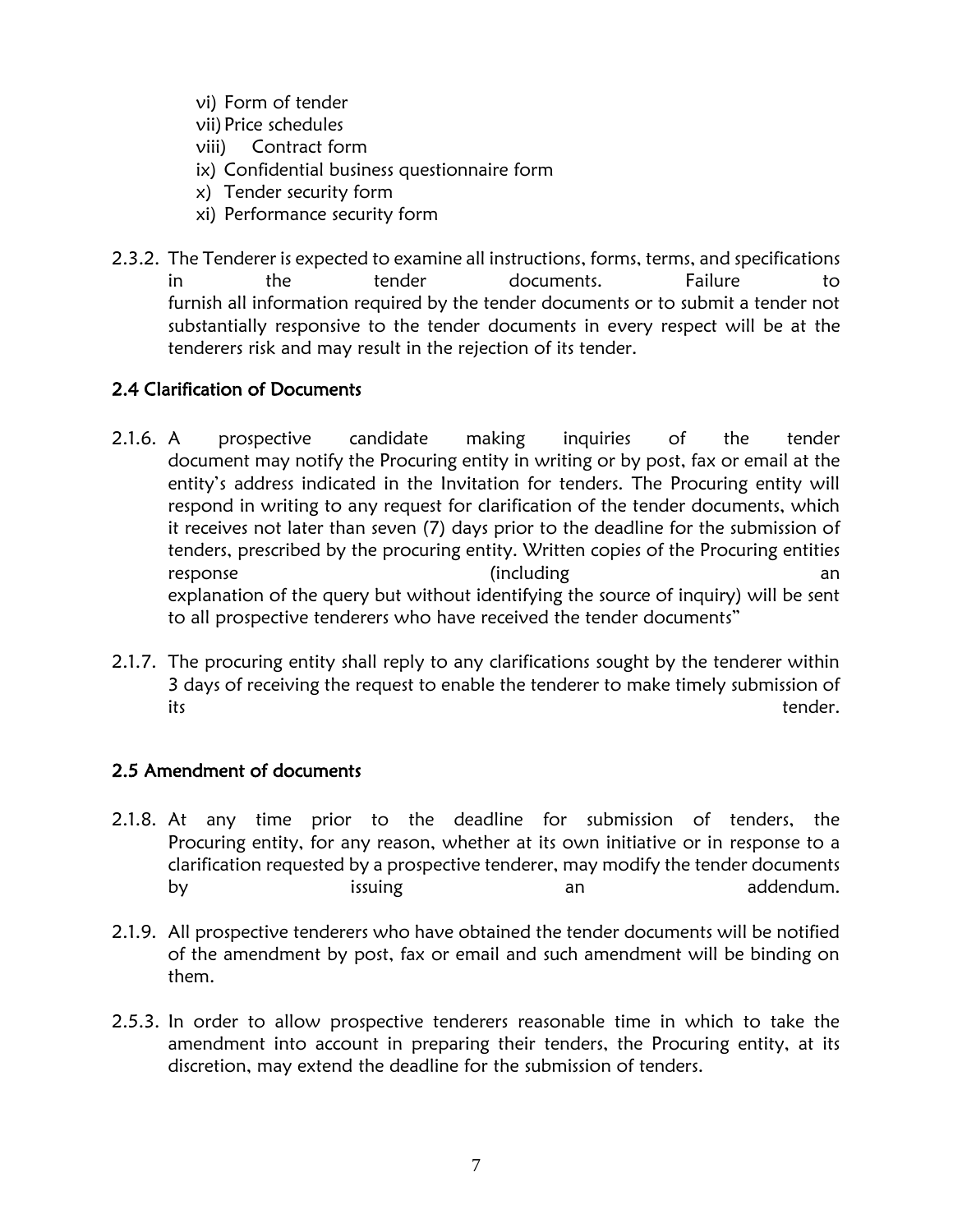#### <span id="page-7-0"></span>2.6 Language of tender

2.6.1. The tender prepared by the tenderer, as well as all correspondence and documents relating to the tender exchanged by the tenderer and the Procuring entity, shall be written in English language. Any printed literature furnished by the tenderer may be written in another language provided they are accompanied by an accurate English translation of the relevant passages in which case, for purposes of interpretation of the tender, the English translation shall govern.

#### <span id="page-7-1"></span>2.7 Documents Comprising the Tender

The tender prepared by the tenderer shall comprise the following components:

(a) A Tender Form and a Price Schedule completed in accordance with paragraph 2.8, 2.9 and 2.10 below.

(b) Documentary evidence established in accordance with Clause 2.11 that the tenderer is eligible to tender and is qualified to perform the contract if its tender is accepted;

(c) If applicable, Tender security furnished is in accordance with Clause 2.12 (d)Confidential business questionnaire

#### <span id="page-7-2"></span>2.8 Form of Tender

2.8.1 The tenderers shall complete the Form of Tender and the appropriate Price Schedule furnished in the tender documents, indicating the services to be performed.

#### <span id="page-7-3"></span>2.9 Tender Prices

- 2.9.1 The tenderer shall indicate on the Price schedule the unit prices where applicable and total tender prices of the services it proposes to provide under the contract.
- 2.9.2 Prices indicated on the Price Schedule shall be the cost of the services quoted including all customs duties and VAT and other taxes payable:
- 2.9.3 Prices quoted by the tenderer shall remain fixed during the term of the contract unless otherwise agreed by the parties. A tender submitted with an adjustable price quotation will be treated as non-responsive and will be rejected, pursuant to paragraph 2.20.5.
- 2.9.4 Contract price variations shall not be allowed for contracts not exceeding one year (12 months)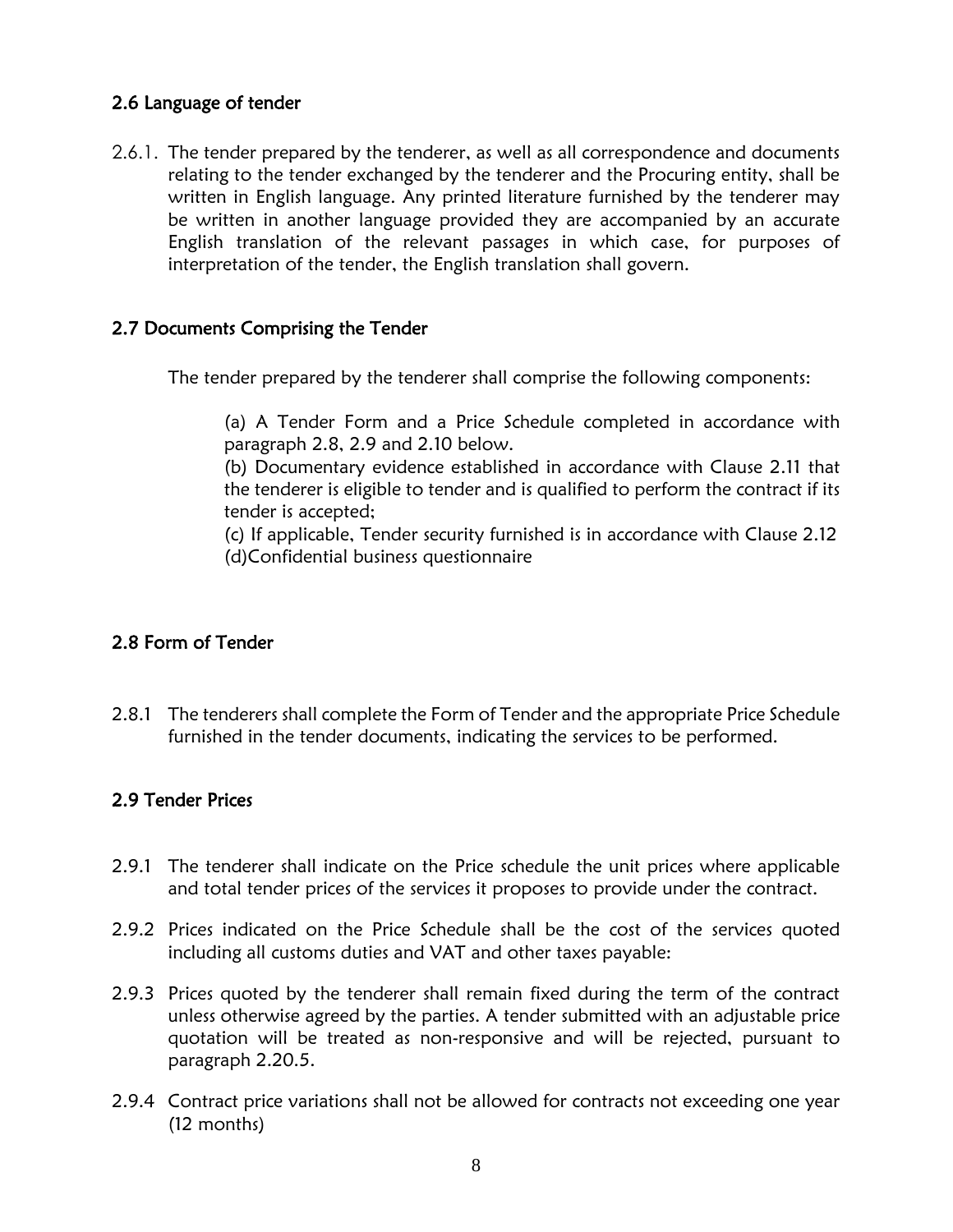- 2.9.5 Where contract price variation is allowed, the variation shall not exceed 10% of the original contract price.
- 2.9.6 Price variation requests shall be processed by the procuring entity within 30 days of receiving the request.

#### <span id="page-8-0"></span>2.10 Tender Currencies

2.10.1 Prices shall be quoted in Kenya Shillings unless otherwise specified in the appendix to in Instructions to Tenderers

#### <span id="page-8-1"></span>2.11 Tenderers Eligibility and Qualifications.

- 2.11.1 Pursuant to Clause 2.1 the tenderer shall furnish, as part of its tender, documents establishing the tenderers eligibility to tender and its qualifications to perform the contract if its tender is accepted.
- 2.11.2 The documentary evidence of the tenderers qualifications to perform the contract if its tender is accepted shall establish to the Procuring entity's satisfaction that the tenderer has the financial and technical capability necessary to perform the contract.
- 2.12 Tender Security -NOT APPLICABLE*, Bidders* are required to fill the Tender security . Declaration form in format provided.
- 2.12.1 The tenderer shall furnish, as part of its tender, a tender security for the amount and form specified in the Invitation to tender.
- 2.12.2 The tender security shall be in the amount not exceeding 2 per cent of the tender price.
- 2.12.2 The tender security is required to protect the Procuring entity against the risk of Tenderer's conduct which would warrant the security's forfeiture, pursuant to paragraph 2.12.7
- 2.12.3 The tender security shall be denominated in a Kenya Shillings or in another freely convertible currency and shall be in the form of:
	- a) A bank guarantee.
	- b) Cash.
	- c) Such insurance guarantee approved by the Authority.
	- d) Letter of credit
- 2.12.4 Any tender not secured in accordance with paragraph 2.12.1 and 2.12.3 will be rejected by the Procuring entity as non-responsive, pursuant to paragraph 2.20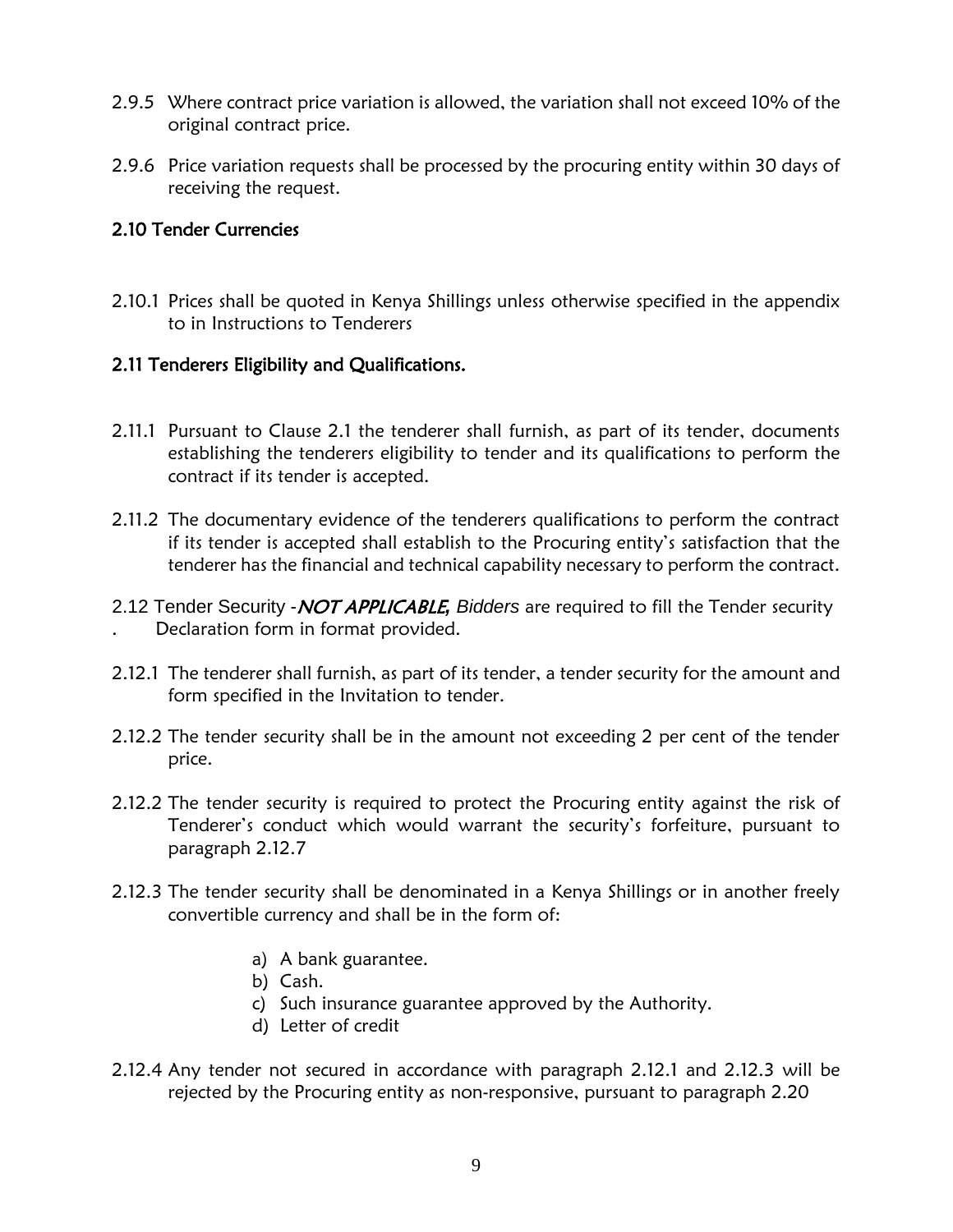- 2.12.5 Unsuccessful tenderer's security will be discharged or returned as promptly as possible as but not later than thirty (30) days after the expiration of the period of tender validity prescribed by the procuring entity.
- 2.12.6 The successful tenderer's tender security will be discharged upon the tenderer signing the contract, pursuant to paragraph 2.26, and furnishing the performance security, pursuant to paragraph 2.27.
- 2.12.7 The tender security may be forfeited:
	- (a) If a tenderer withdraws its tender during the period of tender validity specified
	- by the procuring entity on the Tender Form; or
	- (b) In the case of a successful tenderer, *if* the tenderer fails:
	- (i) To sign the contract in accordance with paragraph 2.26 or
	- (ii) if applicable, to furnish performance security in accordance with paragraph 2.27.
	- (c) If the tenderer rejects, correction of an error in the tender.

#### <span id="page-9-0"></span>2.13 Validity of Tenders

- 2.13.1 Tenders shall remain valid for 90 days or as specified in the invitation to tender after date of tender opening prescribed by the Procuring entity, pursuant to paragraph 2.18. A tender valid for a shorter period shall be rejected by the Procuring entity as nonresponsive.
- 2.13.2 In exceptional circumstances, the Procuring entity may solicit the Tenderer's consent to an extension of the period of validity. The request and the responses thereto shall be made in writing. The tender security provided under paragraph 2.12 shall also be suitably extended. A tenderer may refuse the request without forfeiting its tender security. A tenderer granting the request will not be required nor permitted to modify its tender.

#### <span id="page-9-1"></span>2.14 Format and Signing of Tender

2.14.1The tenderer shall prepare one document of the tender, clearly  $\ell$  marking each "ORIGINAL TENDER as appropriate

2.14.2 The original of the tender shall be typed or written in indelible ink and shall be signed by the tenderer or a person or persons duly authorized to bind the tenderer to the contract. All pages of the tender, except for unamended printed literature, shall be initialed by the person or persons signing the tender.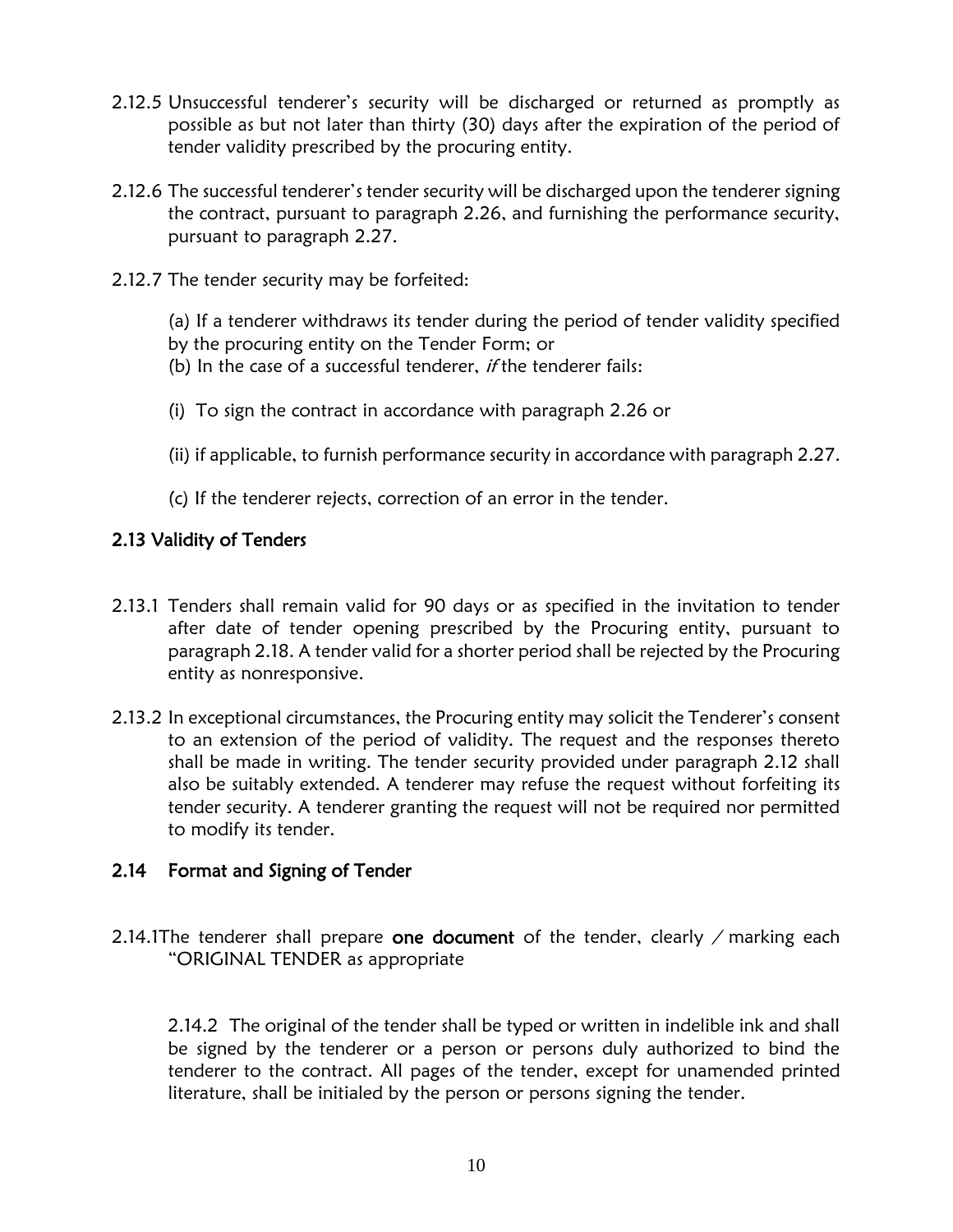2.14.3 The tender shall have no interlineations, erasures, or overwriting except as necessary to correct errors made by the tenderer, in which case such corrections shall be initialed by the person or persons signing the tender.

#### <span id="page-10-0"></span>2.15 Sealing and Marking of Tenders

2.15.1 The tenderer shall seal the original and each copy of the tender in separate envelopes, duly marking the envelopes as "ORIGINAL"

(a) Be addressed to the Procuring entity at the address given in the invitation to tender

- (b) Bear, tender number and name in the invitation to tender and the words: "DO NOT OPEN BEFORE Tuesday, 14<sup>th</sup> May, 2019 at 11.00am Local Time
- 2.15.3 The inner envelopes shall also indicate the name and address of the tenderer to enable the tender to be returned unopened in case it is declared "late".  $-$
- 2.15.4 If the outer envelope is not sealed and marked as required by paragraph 2.15.1, the Procuring entity will assume no responsibility for the tender's misplacement or premature opening.

#### <span id="page-10-1"></span>2.16 Deadline for Submission of Tenders

- 2.16.1 Tenders must be received by the Procuring entity at the address specified under paragraph 2.15.1(a) not later than **Tuesday, 14<sup>th</sup> May, 2019 At 11.00am Local Time**
- 2.16.2 The procuring entity may, at its discretion, extend this deadline for the submission of tenders by amending the tender documents in accordance with paragraph 2.5, in which case all rights and obligations of the procuring entity and candidates previously subject to the deadline will thereafter be subject to the deadline as extended.
- 2.16.3 Bulky tenders which will not fit in the tender box shall be received by the procuring entity as provided for in the appendix.

#### <span id="page-10-2"></span>2.17 Modification and withdrawal of tenders

- 2.17.1 The tenderer may modify or withdraw its tender after the tender's submission, provided that written notice of the modification , including substitution or withdrawal of the tender's is received by the procuring entity prior to the deadline prescribed for the submission of tenders.
- 2.17.2 The Tenderer's modification or withdrawal notice shall be prepared, sealed, marked, and dispatched in accordance with the provisions of paragraph 2.15. A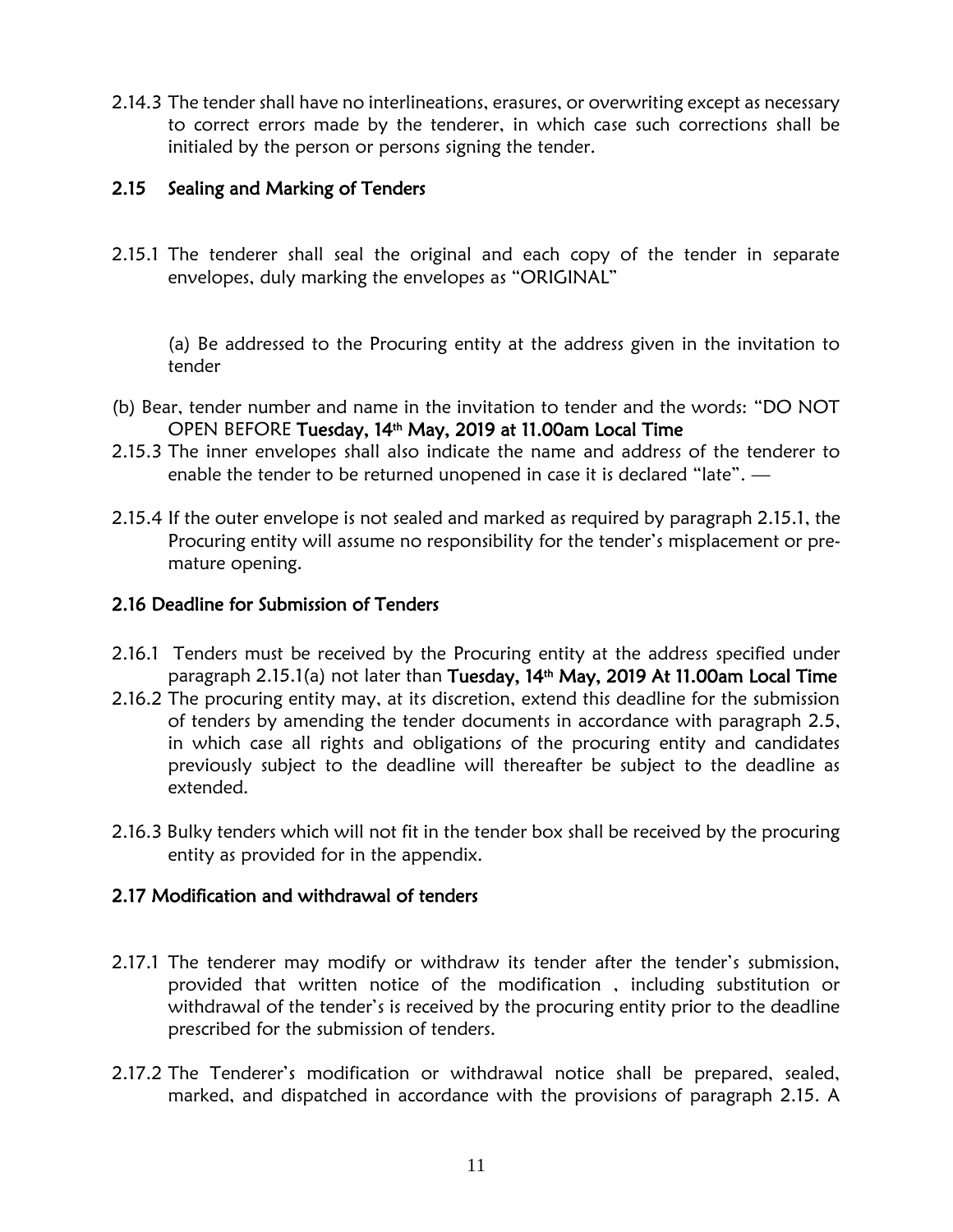withdrawal notice may also be sent by cable, but followed by a signed confirmation copy, postmarked not later than the deadline for submission of tenders.

- 2.17.3 No tender may be modified after the deadline for submission of tenders.
- 2.17.4 No tender may be withdrawn in the interval between the deadline for submission of tenders and the expiration of the period of tender validity specified by the tenderer on the Tender Form. Withdrawal of a tender during this interval may result in the Tenderer's forfeiture of its tender security, pursuant to paragraph 2.12.7.
- 2.17.5 The procuring entity may at any time terminate procurement proceedings before contract award and shall not be liable to any person for the termination.
- 2.17.6 The procuring entity shall give prompt notice of the termination to the tenderers and on request give its reasons for termination within 14 days of receiving the request from any tenderer.

#### <span id="page-11-0"></span>2.18 Opening of Tenders

- 2.18.1 The Procuring entity will open all tenders in the presence of tenderers' representatives who choose to attend, on Tuesday, 14<sup>th</sup> May, 2019 At 11.00am Local Time and in the location specified in the invitation to tender. The tenderers' representatives who are present shall sign a register evidencing their attendance.
- 2.18.3 The tenderers' names, tender modifications or withdrawals, tender prices, discounts, and the presence or absence of requisite tender security and such other details as the Procuring Entity, at its discretion, may consider appropriate, will be announced at the opening.
- 2.18.4 The procuring entity will prepare minutes of the tender opening which will be submitted to the tenderers that signed the tender opening register and will have made the request.

#### <span id="page-11-1"></span>2.19 Clarification of tenders

- 2.19.1 To assist in the examination, evaluation and comparison of tenders the procuring entity may at its discretion, ask the tenderer for a clarification of its tender. The request for clarification and the response shall be in writing, and no change in the prices or substance shall be sought, offered, or permitted.
- 2.19.2 Any effort by the tenderer to influence the procuring entity in the procuring entity's tender evaluation, tender comparison or contract award decisions may result in the rejection of the tenderers tender. Comparison or contract award decisions may result in the rejection of the tenderers' tender.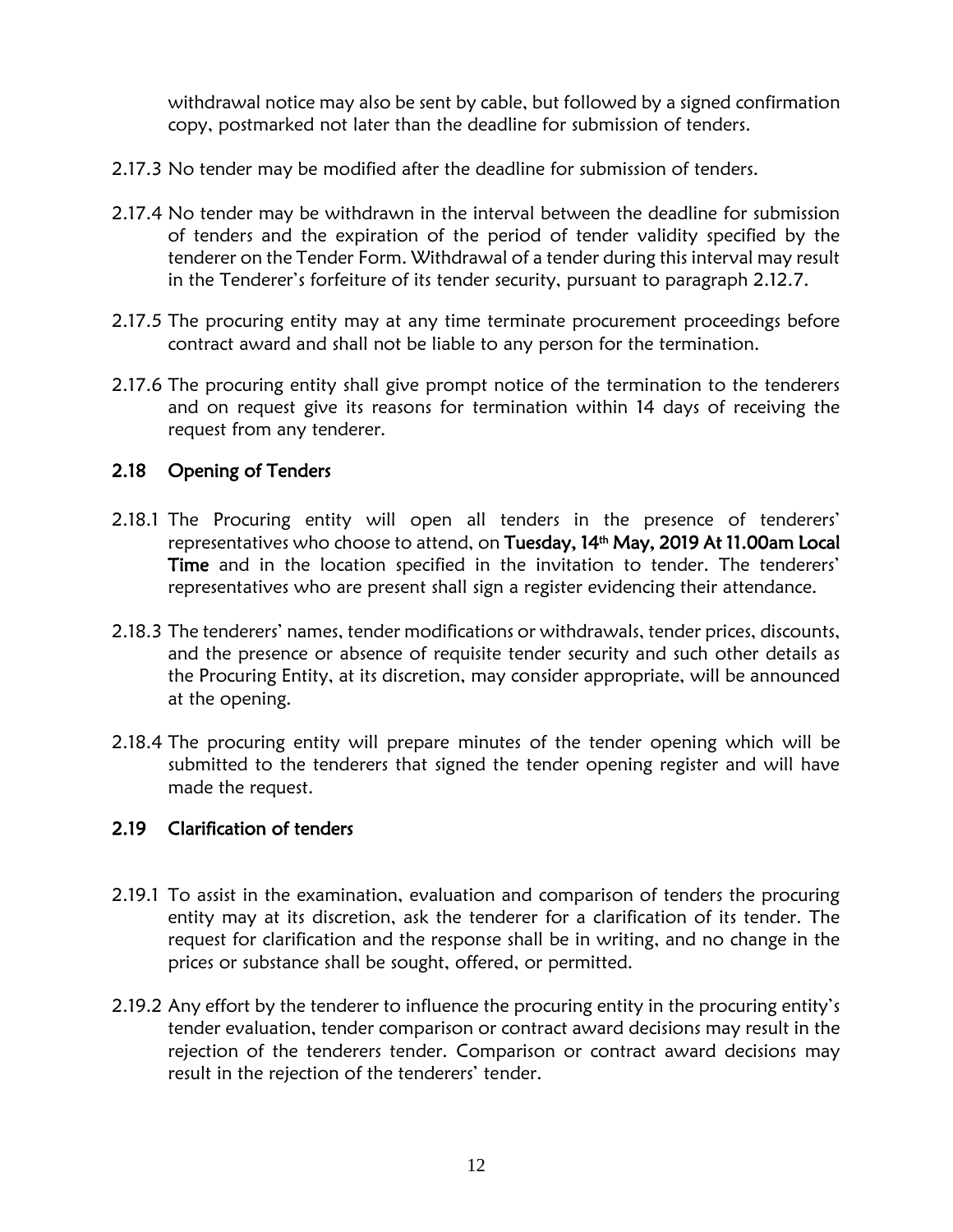#### <span id="page-12-0"></span>2.20 Preliminary Examination and Responsiveness

- 2.20.1 The Procuring entity will examine the tenders to determine whether they are complete, whether any computational errors have been made, whether required securities have been furnished whether the documents have been properly signed, and whether the tenders are generally in order.
- 2.20.2Arithmetical errors will be rectified on the following basis. If there is a discrepancy between the unit price and the total price that is obtained by multiplying the unit price and quantity, the unit price shall prevail, and the total price shall be corrected. If the candidate does not accept the correction of the errors, its tender will be rejected, and its tender security may be forfeited. If there is a discrepancy between words and figures, the amount in words will prevail.
- 2.20.3The Procuring entity may waive any minor informality or nonconformity or irregularity in a tender which does not constitute a material deviation, provided such waiver does not prejudice or affect the relative ranking of any tenderer.
- 2.20.4Prior to the detailed evaluation, pursuant to paragraph 2.22, the Procuring entity will determine the substantial responsiveness of each tender to the tender documents. For purposes of these paragraphs, a substantially responsive tender is one which conforms to all the terms and conditions of the tender documents without material deviations. The Procuring entity's determination of a tender's responsiveness is to be based on the contents of the tender itself without recourse to extrinsic evidence.
- 2.20.5If a tender is not substantially responsive, it will be rejected by the Procuring entity and may not subsequently be made responsive by the tenderer by correction of the non-conformity.

#### <span id="page-12-1"></span>2.21 Conversion to a single currency

2.21.1 Where other currencies are used, the procuring entity will convert those currencies to Kenya shillings using the selling exchange rate on the date of tender closing provided by the central bank of Kenya.

#### <span id="page-12-2"></span>2.22 Evaluation and comparison of tenders.

- 2.22.1 The procuring entity will evaluate and compare the tenders which have been determined to be substantially responsive, pursuant to paragraph 2.20
- 2.22.2The comparison shall be of the price including all costs as well as duties and taxes payable on all the materials to be used in the provision of the services.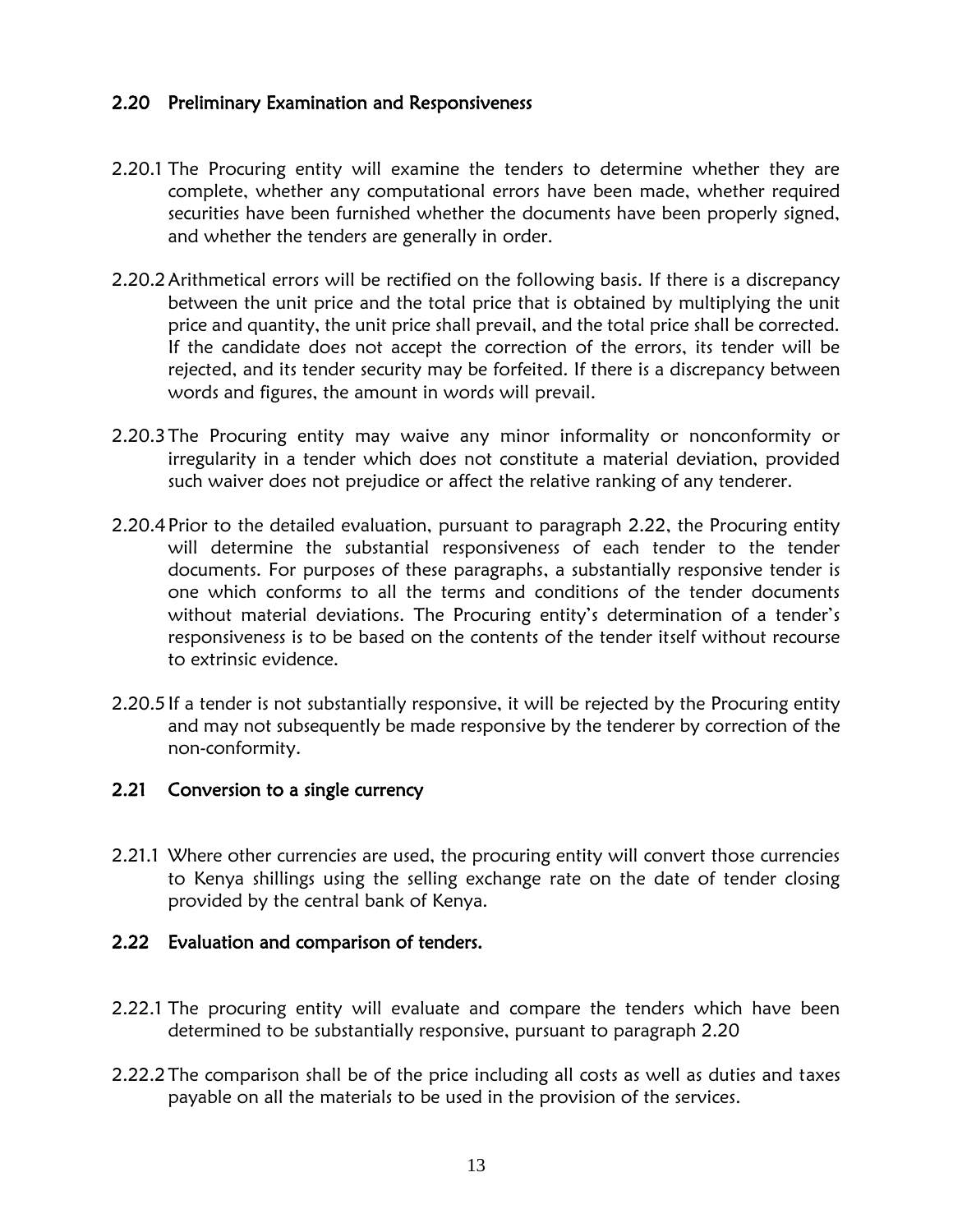- 2.22.3The Procuring entity's evaluation of a tender will take into account, in addition to the tender price, the following factors, in the manner and to the extent indicated in paragraph 2.22.4 and in the technical specifications:
	- (a) Operational plan proposed in the tender;

(b) Deviations in payment schedule from that specified in the Special Conditions of Contract;

2.22.4 Pursuant to paragraph 2.22.3 the following evaluation methods will be applied:

#### (a) Operational Plan.

The Procuring entity requires that the services under the Invitation for Tenders shall be performed at the time specified in the Schedule of Requirements. Tenders offering to perform longer than the procuring entity's required delivery time will be treated as non-responsive and rejected.

#### (b) Deviation in payment schedule.

Tenderers shall state their tender price for the payment on a schedule outlined in the special conditions of contract. Tenders will be evaluated on the basis of this base price. Tenderers are, however, permitted to state an alternative payment schedule and indicate the reduction in tender price they wish to offer for such alternative payment schedule. The Procuring entity may consider the alternative payment schedule offered by the selected tenderer.

- 2.22.5The tender evaluation committee shall evaluate the tender within 30 days from the date of opening the tender.
- 2.22.6To qualify for contract awards, the tenderer shall have the following:
	- a. Necessary qualifications, capability experience, services, equipment and facilities to provide what is being procured.
	- b. Legal capacity to enter into a contract for procurement
	- c. Shall not be insolvent, in receivership, bankrupt or in the process of being wound up and is not the subject of legal proceedings relating to the foregoing
	- d. Shall not be debarred from participating in public procurement.

#### <span id="page-13-0"></span>2.23. Contacting the procuring entity

2.23.1 Subject to paragraph 2.19, no tenderer shall contact the procuring entity on any matter relating to its tender, from the time of the tender opening to the time the contract is awarded.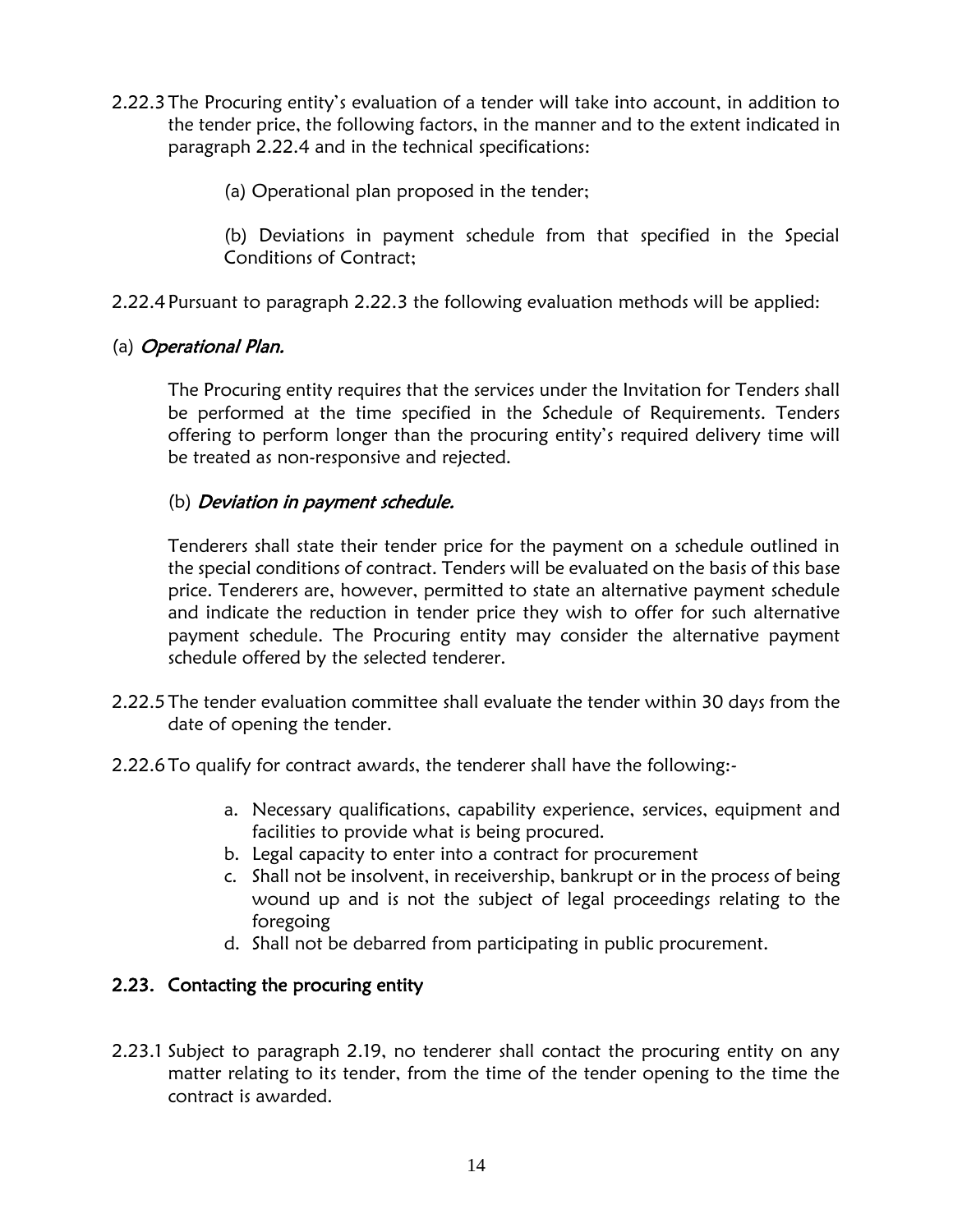2.23.2Any effort by a tenderer to influence the procuring entity in its decisions on tender evaluation tender comparison or contract award may result in the rejection of the tenderers tender.

#### <span id="page-14-0"></span>2.24 Award of Contract

#### a) Post qualification

- 2.24.1 In the absence of pre-qualification, the Procuring entity will determine to its satisfaction whether the tenderer that is selected as having submitted the lowest evaluated responsive tender is qualified to perform the contract satisfactorily.
- 2.24.2The determination will take into account the tenderer's financial and technical capabilities. It will be based upon an examination of the documentary evidence of the tenderers qualifications submitted by the tenderer, pursuant to paragraph 2.1.2, as well as such other information as the Procuring entity deems necessary and appropriate.
- 2.24.3An affirmative determination will be a prerequisite for award of the contract to the tenderer. A negative determination will result in rejection of the Tenderer's tender, in which event the Procuring entity will proceed to the next lowest evaluated tender to make a similar determination of that Tenderer's capabilities to perform satisfactorily.

#### b) Award Criteria

- 2.24.3 Subject to paragraph 2.25 the Procuring entity will award the contract to the successful tenderer whose tender has been determined to be substantially responsive and has been determined to be the lowest evaluated tender, provided further that the tenderer is determined to be qualified to perform the contract satisfactorily.
- 2.24.4The procuring entity reserves the right to accept or reject any tender and to annul the tendering process and reject all tenders at any time prior to contract award, without thereby incurring any liability to the affected tenderer or tenderers or any obligation to inform the affected tenderer or tenderers of the grounds for the procuring entity's action. If the procuring entity determines that none of the tenderers is responsive; the procuring entity shall notify each tenderer who submitted a tender.
- 2.24.5A tenderer who gives false information in the tender document about its qualification or who refuses to enter into a contract after notification of contract award shall be considered for debarment from participating in future public procurement.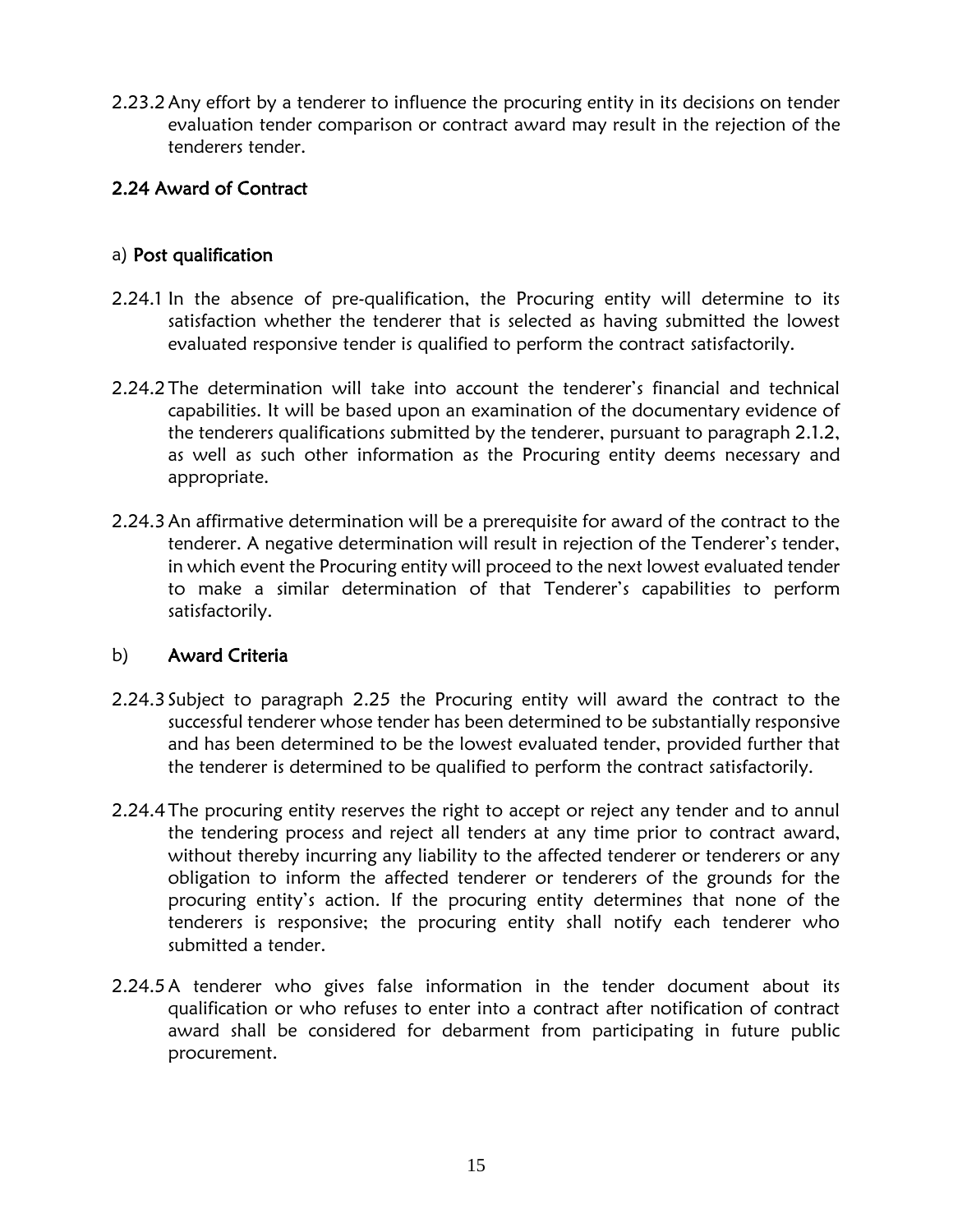#### <span id="page-15-0"></span>2.25 Notification of award

- 2.25.1 Prior to the expiration of the period of tender validity, the Procuring entity will notify the successful tenderer in writing that its tender has been accepted.
- 2.25.2The notification of award will signify the formation of the Contract subject to the signing of the contract between the tenderer and the procuring entity pursuant to clause 2.26. Simultaneously the other tenderers shall be notified that their tenders have not been successful.
- 2.25.3Upon the successful Tenderer's furnishing of the performance security pursuant to paragraph 2.27, the Procuring entity will promptly notify each unsuccessful Tenderer and will discharge its tender security, pursuant to paragraph 2.12

#### <span id="page-15-1"></span>2.26 Signing of Contract

- 2.26.1 At the same time as the Procuring entity notifies the successful tenderer that its tender has been accepted, the Procuring entity will simultaneously inform the other tenderers that their tenders have not been successful.
- 2.26.2Within fourteen (14) days of receipt of the Contract Form, the successful tenderer shall sign and date the contract and return it to the Procuring entity.
- 2.26.3The parties to the contract shall have it signed within 30 days from the date of notification of contract award unless there is an administrative review request.

#### <span id="page-15-2"></span>2.27 Performance Security-NOT APPLICABLE

- 2.27.1 Within thirty (30) days of the receipt of notification of award from the Procuring entity, the successful tenderer shall furnish the performance security in accordance with the Conditions of Contract, in the Performance Security Form provided in the tender documents, or in another form acceptable to the Procuring entity.
- 2.27.2 Failure of the successful tenderer to comply with the requirement of paragraph 2.26 or paragraph 2.27.1 shall constitute sufficient grounds for the annulment of the award and forfeiture of the tender security, in which event the Procuring entity may make the award to the next lowest evaluated or call for new tenders.

#### <span id="page-15-3"></span>2.28 Corrupt or Fraudulent Practices

2.28.1 The Procuring entity requires that tenderers observe the highest standard of ethics during the procurement process and execution of contracts. A tenderer shall sign a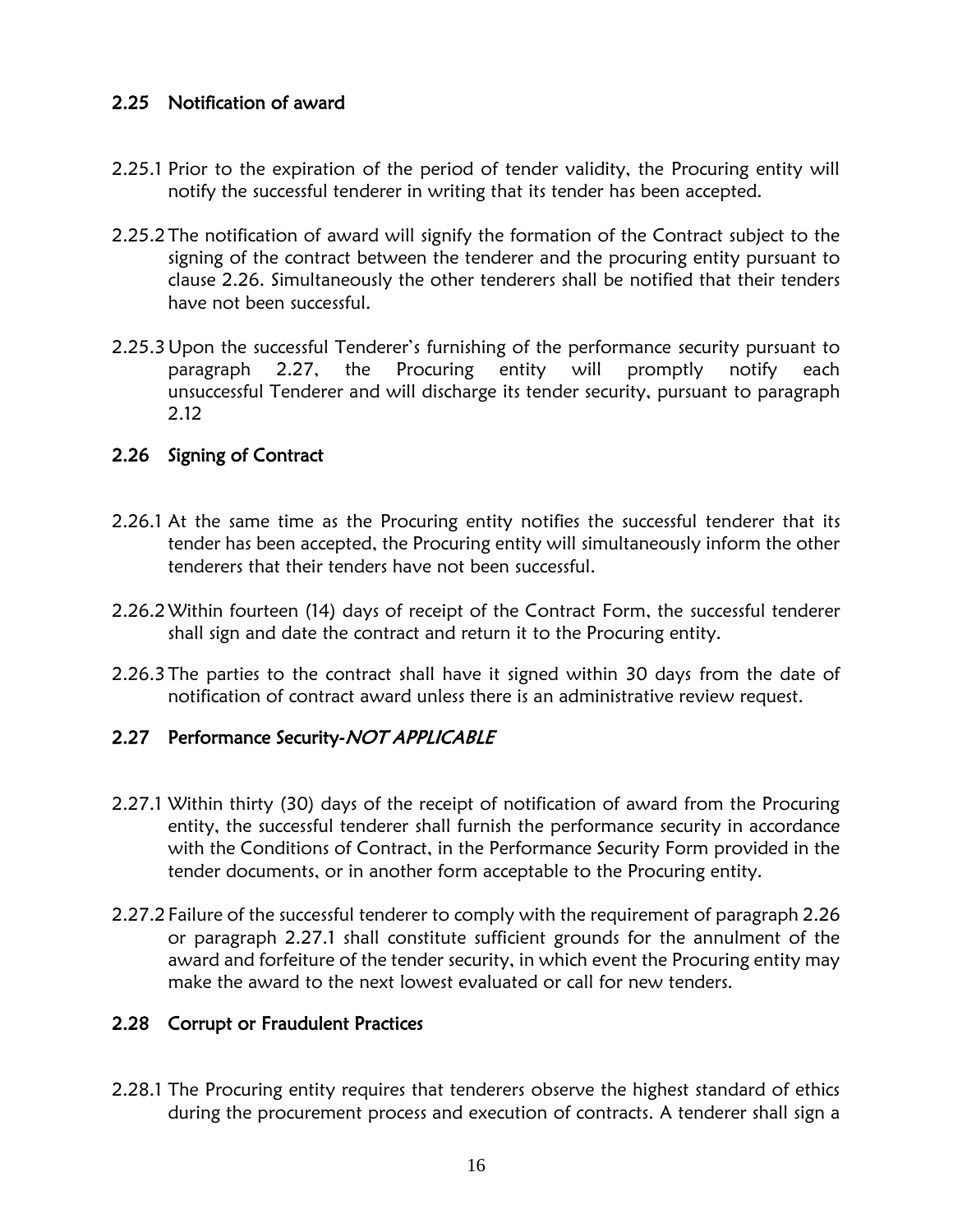declaration that he has not and will not be involved in corrupt or fraudulent practices.

- 2.28.1 The procuring entity will reject a proposal for award if it determines that the tenderer recommended for award has engaged in corrupt or fraudulent practices in competing for the contract in question;
- 2.28.2 Further, a tenderer who is found to have indulged in corrupt or fraudulent practices risks being debarred from participating in public procurement in Kenya.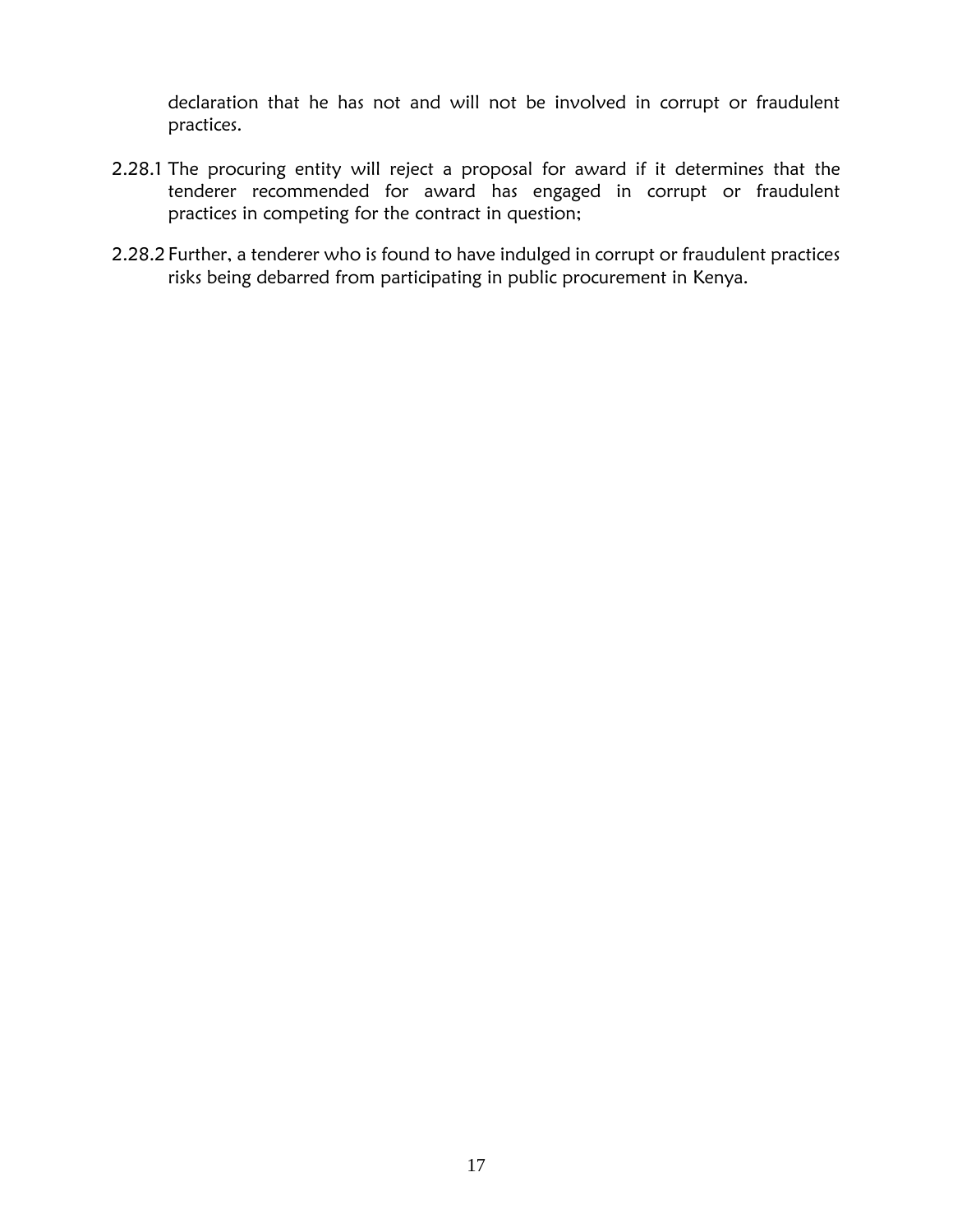## Appendix to Instructions to Tenderers

The following information for procurement of services shall complement or amend the provisions of the instructions to tenderers. Wherever there is a conflict between the provisions of the instructions to tenderers and the provisions of the appendix, the provisions of the appendix herein shall prevail over those of the Instructions to Tenderers.

| Instructions to  | Particulars of appendix to instructions to tenderers                                                                              |  |
|------------------|-----------------------------------------------------------------------------------------------------------------------------------|--|
| <b>Tenderers</b> |                                                                                                                                   |  |
| 2.1              | Eligible Tenderers shall be firms registered with the National                                                                    |  |
|                  | Treasury (AGPO)                                                                                                                   |  |
|                  | The services to provided is Cleaning and Sanitary Services                                                                        |  |
|                  | The duration of the contract will be for a period of three years<br>renewable annually subject to satisfactory performance        |  |
| 2.2.2            | The document shall be collected from IEBC Office or be downloaded<br>free of charge from the Independent Electoral and Boundaries |  |
|                  | Commission's website: www.iebc.or.ke.                                                                                             |  |
| 2.8              | The Form of Tender must be duly filled and signed.                                                                                |  |
| 2.10             | Prices shall be quoted in Kenya Shillings                                                                                         |  |
| 2.11             | Particulars of eligibility and qualifications documents of evidence<br>required                                                   |  |
| 2.12             | Bidders are required to fill the Tender security Declaration form                                                                 |  |
| 2.13.1           | Tender shall remain valid for a period of 120 days from the date of<br>opening                                                    |  |
| 2.14.1           | Bidders shall provide 1 "ORIGINAL" tender document clearly                                                                        |  |
|                  | marked with respective tender Number and tender Description and<br>placed in one sealed envelope.                                 |  |
| 2.16             | The closing date shall be Tuesday 14th May, 2019 At 11.00am Local                                                                 |  |
|                  | Time                                                                                                                              |  |
| 2.27.1           | No performance security is required                                                                                               |  |
| 2.4              | Clarification may be sought not later than seven (7) days prior to                                                                |  |
|                  | the deadline for the submission of the tender.                                                                                    |  |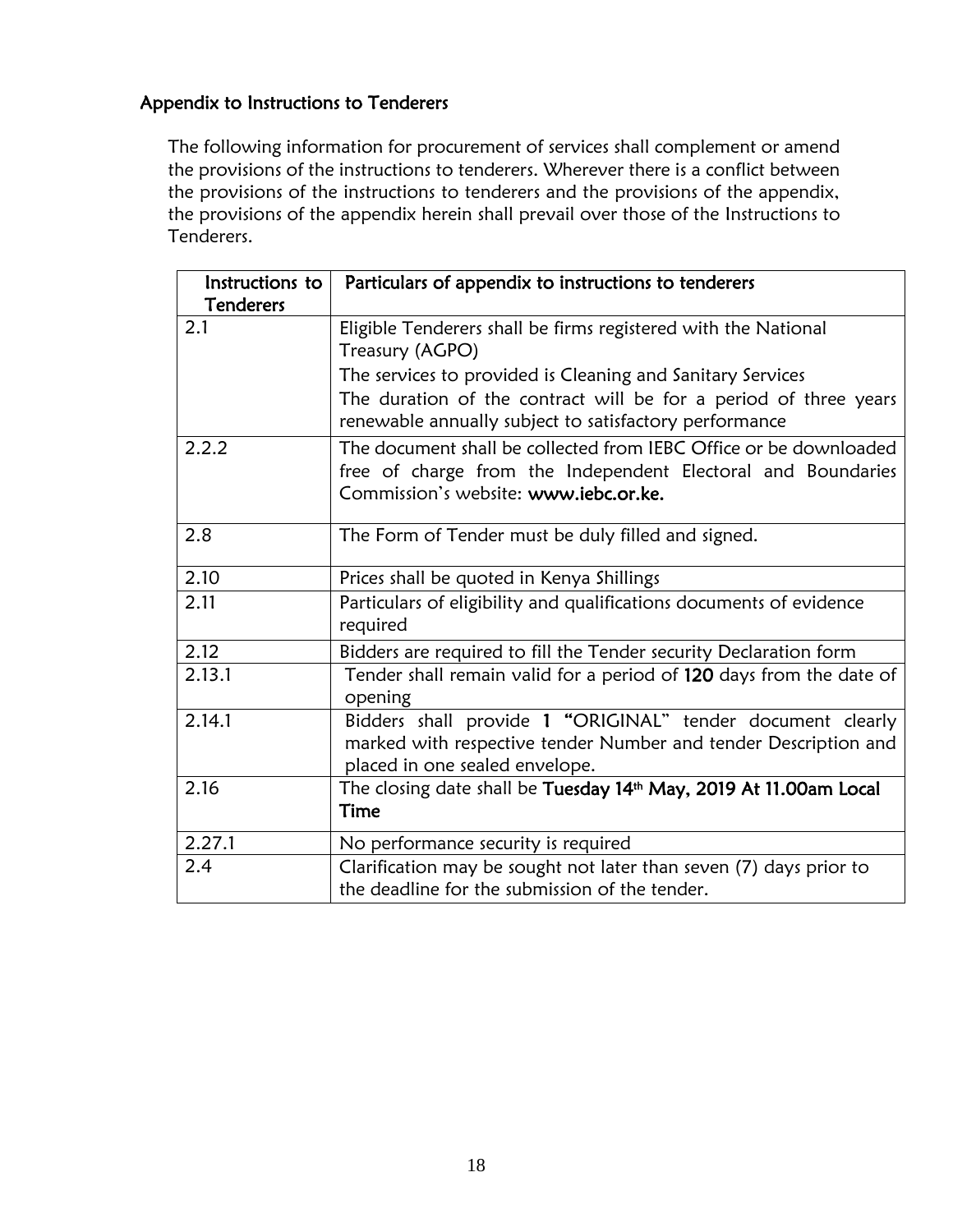# EVALUATION CRITERIA

# 1. PRELIMINARY REQUIREMENTS (MANDATORY)

| Responsive      | Requirement                                                                                                                   | Responsive or Not<br>Responsive |  |
|-----------------|-------------------------------------------------------------------------------------------------------------------------------|---------------------------------|--|
| MR1             | Must Submit a copy of the Certificate of<br>incorporation/or Registration                                                     |                                 |  |
| <b>MR2</b>      | Must Submit a copy of Valid Tax Compliance<br>certificate                                                                     |                                 |  |
| MR <sub>3</sub> | Must submit a dully filled Confidential<br><b>Business Questionnaire</b>                                                      |                                 |  |
| MR <sub>4</sub> | Proof of the physical location of Business -<br>Must submit Business permit from the County                                   |                                 |  |
| <b>MR5</b>      | Must submit a dully filled form of tender                                                                                     |                                 |  |
| MR <sub>6</sub> | Must Submit paginated/serialized/numbered<br>on all pages and attachments.                                                    |                                 |  |
| MR <sub>7</sub> | Duly filled signed and stamped tender<br>securing declaration form in the format<br>provided                                  |                                 |  |
| MR <sub>8</sub> | Attach CR 12 for limited companies issued by<br>Registrar of companies or Copy of ID for<br>Sole proprietors/ or partnerships |                                 |  |
| <b>MR9</b>      | Must Submit valid Copy of Valid AGPO<br>Registration Certificate issued by the National<br>treasury.                          |                                 |  |
| <b>MR10</b>     | Attach compliance with the following:<br>NHIF,<br><b>NSSF</b><br>NEMA,                                                        |                                 |  |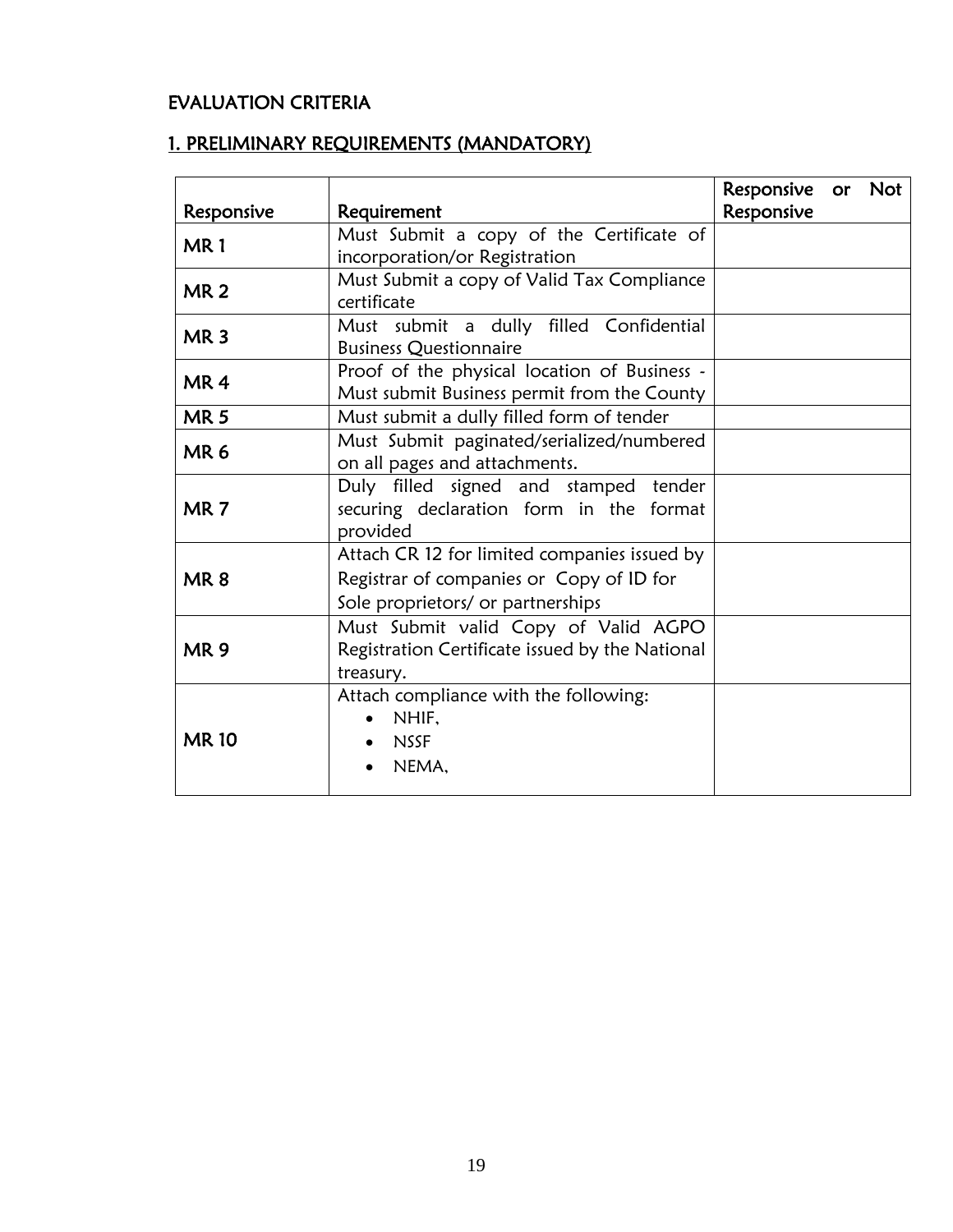# 2. TECHNICAL EVALUATION CRITERIA

| <b>B. Technical Evaluation</b> |                                         |                                                                                                                                                                                                                                                                                                                       |                                 |  |
|--------------------------------|-----------------------------------------|-----------------------------------------------------------------------------------------------------------------------------------------------------------------------------------------------------------------------------------------------------------------------------------------------------------------------|---------------------------------|--|
|                                | Evaluation<br>Criteria/                 | Specifications/Requirements                                                                                                                                                                                                                                                                                           | <b>Maximum</b><br><b>Scores</b> |  |
| 1.                             | Staff<br>Qualifications                 | a) Supervisor<br>Provide CV's and certificates for at least two (2)<br>supervisory staff that you intend to attach for the<br>execution of the service if successful<br>Certificate of good conduct (2 Marks each)<br>Diploma holder (2 Marks each)<br>Relevant experience-Attach reference letters<br>(2 Marks each) | 12                              |  |
|                                |                                         | b) Operations staff-Provide CV'S and Certificates of<br>the proposed operation staff<br>Certificate of good conduct (2 Marks)<br>At least KCPE Qualification (2 Mark)<br>Above KCSE (2 Marks)<br>Additional relevant qualifications (2 Marks)                                                                         | 8                               |  |
| $\overline{2}$                 | Past<br>Performance                     | Provide a list of major customers/Clients where<br>similar assignment has been successfully undertaken<br>or currently undertaking (2 marks for each)                                                                                                                                                                 | 10                              |  |
|                                |                                         | Provide LPO/or award letter/or for the organization<br>where similar assignment has been successfully<br>undertaken or currently undertaking (5 marks for<br>each)                                                                                                                                                    | 20                              |  |
|                                |                                         | Recommendation letters for the organization similar<br>assignment has been successfully undertaken or<br>(5)<br>currently undertaking<br>marks for each)                                                                                                                                                              | 20                              |  |
| 3.                             | <b>Key Machines</b><br>and<br>Equipment | Provide a List of equipment/Machines that you intent<br>to use in execution of the service (5 marks for each)<br>Attach photos of the equipment/Machines                                                                                                                                                              |                                 |  |
| 5.                             | Work Plan                               | Proposed daily work plan including cleaning times<br>and hours                                                                                                                                                                                                                                                        | $\overline{2}$                  |  |
| 6.                             | Policy                                  | Provide organization;<br>Waste Disposal Policy<br>safety measures (ie clothing and protective gears)<br>(4 marks for each)                                                                                                                                                                                            | 8                               |  |
|                                | <b>Total Scores</b>                     |                                                                                                                                                                                                                                                                                                                       | 100                             |  |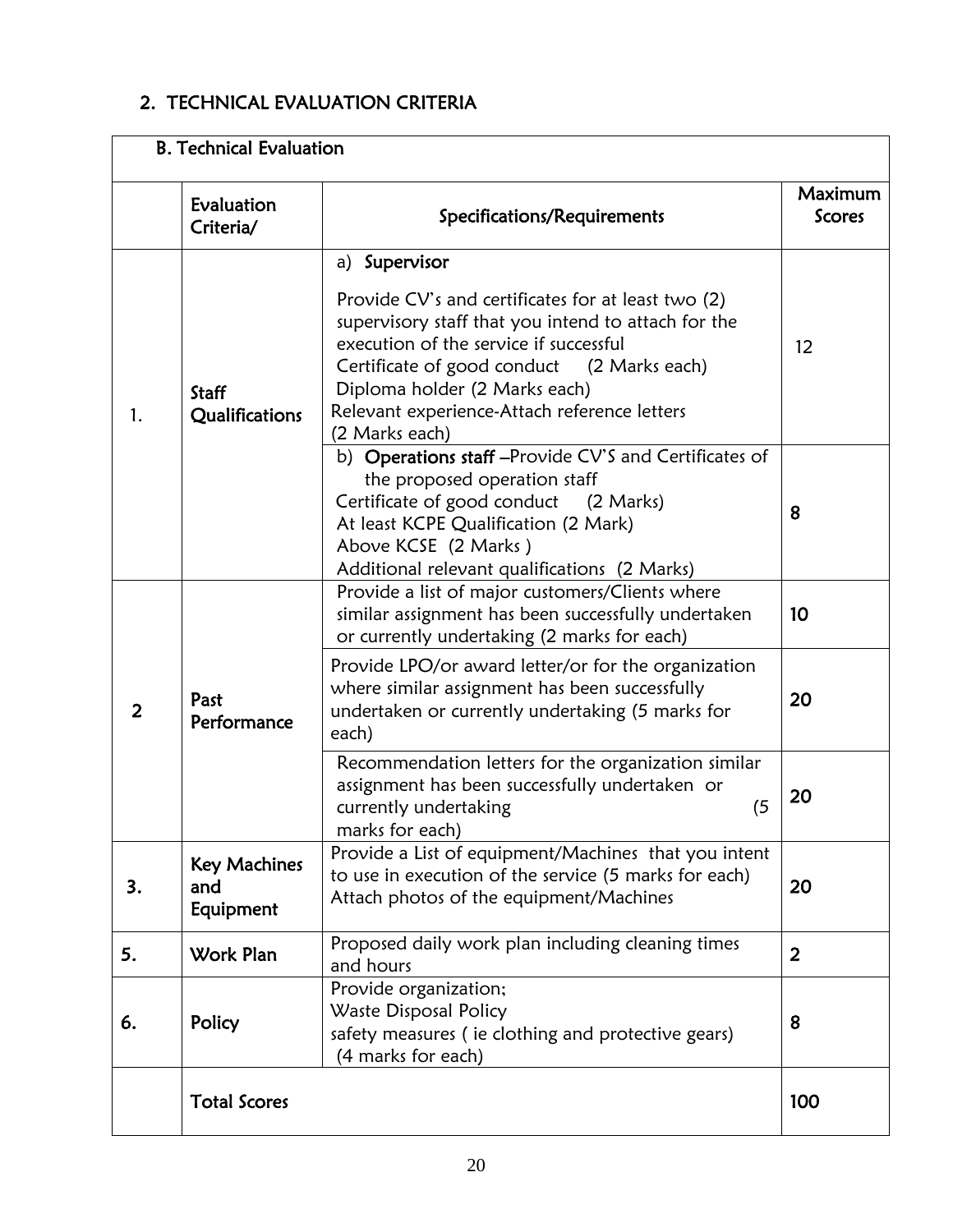Bidders who score 70% and above will be subjected to financial evaluation. Those who score below 70% will be eliminated at this stage and will not be considered further evaluation

|        | C. FINANCIAL EVALUATION                                                                                       |
|--------|---------------------------------------------------------------------------------------------------------------|
| 2.24.3 | The Bidder who shall be determined as the lowest evaluated bidder be considered<br>and recommended for award. |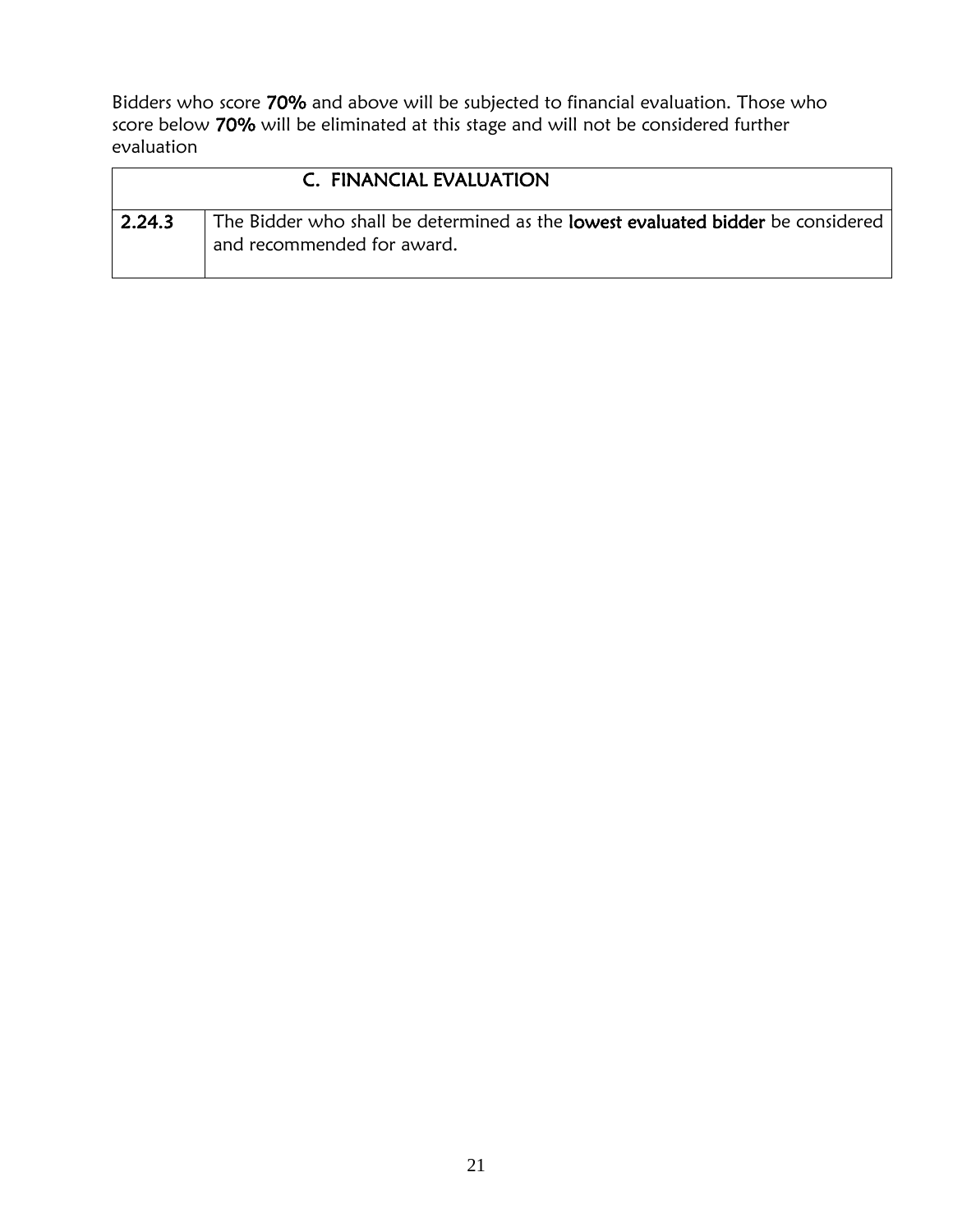# SECTION III GENERAL CONDITIONS OF CONTRACT

# TABLE OF CONTENTS

- 3.1 Definitions
- 3.2 Application
- 3.3 Standards
- 3.4 Use of contract documents and information
- 3.5 Patent Rights
- 3.6 Performance security
- 3.7 Inspections and tests
- 3.8 Payment
- 3.9 Prices
- 3.10 Assignment
- 3.11 Termination for default
- 3.12 Termination for insolvency
- 3.13 Termination for convenience
- 3.14 Resolution of disputes
- 3.15 Governing language
- 3.16 Force majeure
- 3.17 Applicable law
- 3.18 Notices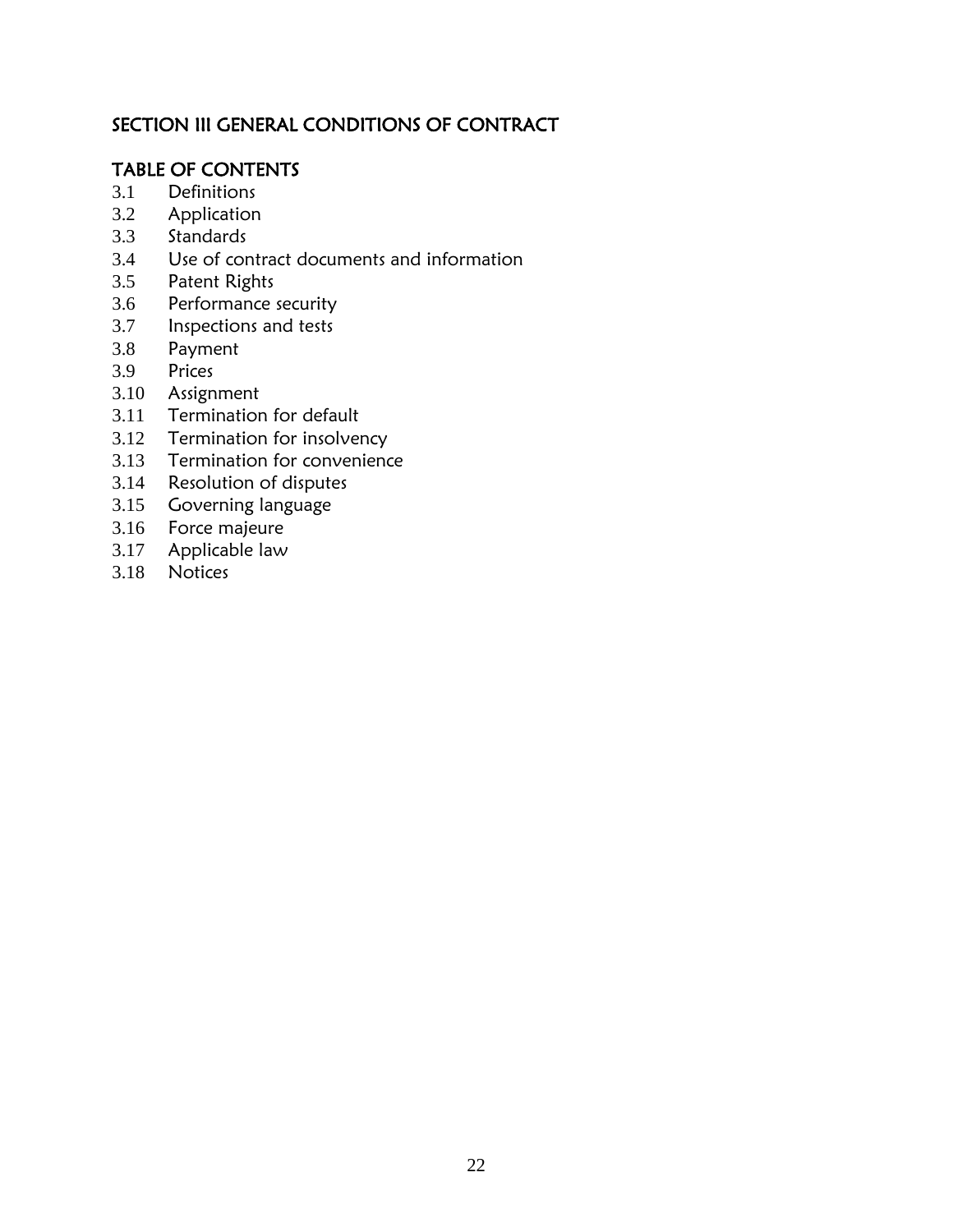# <span id="page-22-0"></span>3.0 SECTION III: GENERAL CONDITIONS OF CONTRACT

#### <span id="page-22-1"></span>3.1 Definitions

In this contract the following terms shall be interpreted as indicated:

- a) "The contract" means the agreement entered into between the Procuring entity and the tenderer as recorded in the Contract Form signed by the parties, including all attachments and appendices thereto and all documents incorporated by reference therein.
- b) "The Contract Price" means the price payable to the tenderer under the Contract for the full and proper performance of its contractual obligations.
- c) "The services" means services to be provided by the contractor including materials and incidentals which the tenderer is required to provide to the Procuring entity under the Contract.
- d) "The Procuring entity" means the organization sourcing for the services under this Contract.
- e) "The contractor means the individual or firm providing the services under this Contract.
- f) "GCC" means general conditions of contract contained in this section
- g) "SCC" means the special conditions of contract
- h) "Day" means calendar day

#### **3.2 Application**

These General Conditions shall apply to the extent that they are not superseded by provisions of other part of contract.

#### <span id="page-22-2"></span>3.3 Standards

3.3.1 The services provided under this Contract shall conform to the 7 standards mentioned in the Schedule of requirements

#### <span id="page-22-3"></span>3.4 Patent Right's

The tenderer shall indemnify the Procuring entity against all third-party claims of infringement of patent, trademark, or industrial design tights arising from use of the services under the contract or any part thereof.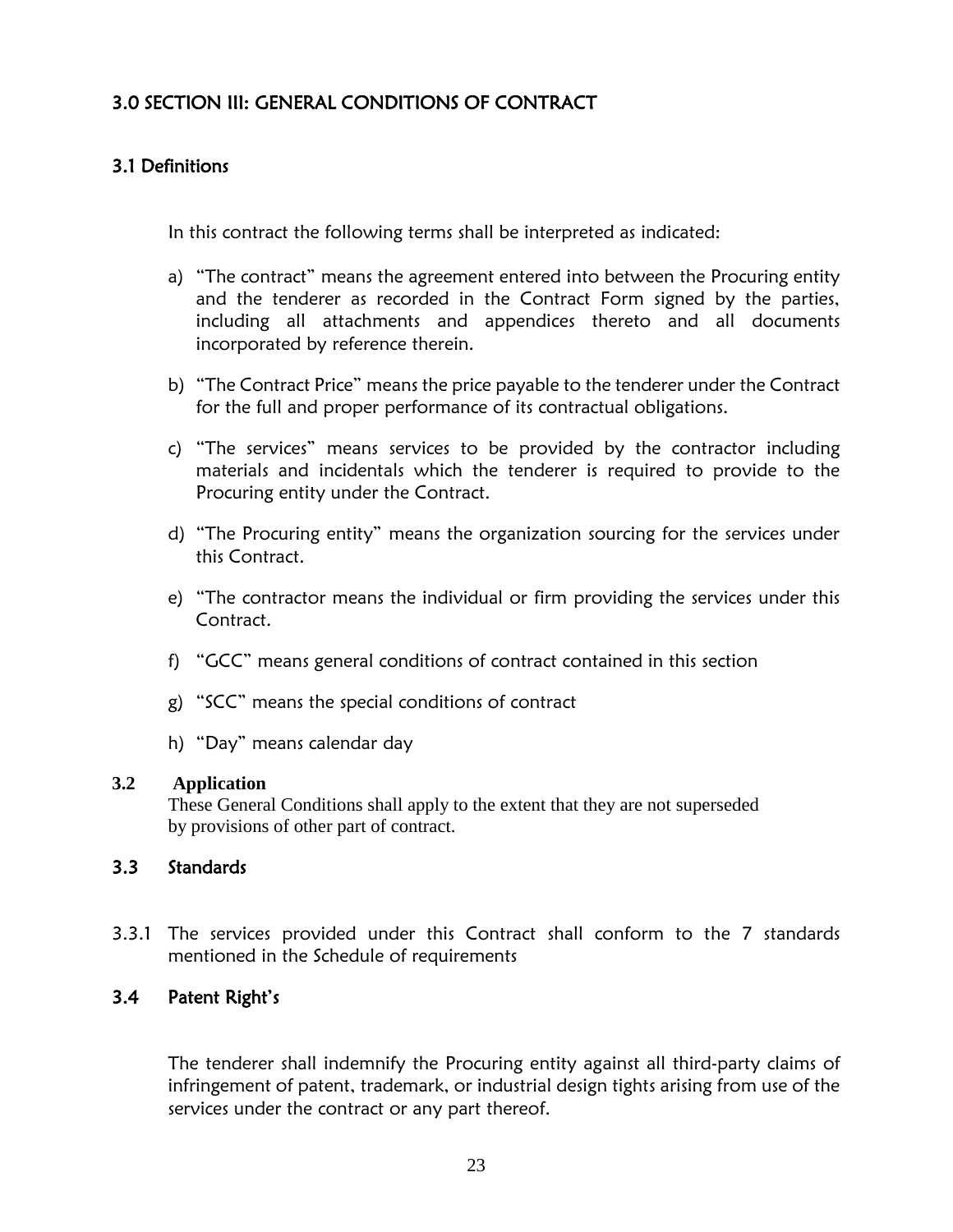#### <span id="page-23-0"></span>3.5 Performance Security

If applicable, within twenty eight (28) days of receipt of the notification of Contract award, the successful tenderer shall furnish to the Procuring entity the performance security where applicable in the amount specified in Special Conditions of Contract.

- 3.5.1 The proceeds of the performance security shall be payable to the Procuring entity as compensation for any loss resulting from the Tenderer's failure to complete its obligations under the Contract.
- 3.5.2 The performance security shall be denominated in the currency of the Contract or in a freely convertible currency acceptable to the Procuring entity and shall be in the form of:
	- a) Cash.
	- b) A bank guarantee.
	- c) Such insurance guarantee approved by the Authority.
	- d) Letter of credit.
- 3.5.3 The performance security will be discharged by the procuring entity and returned to the candidate not later than thirty (30) days following the date of completion of the tenderer's performance of obligations under the contract, including any warranty obligations under the contract.

#### <span id="page-23-1"></span>3.6 Inspections and Tests

- 3.6.1 The Procuring entity or its representative shall have the right to inspect and/or to test the services to confirm their conformity to the Contract specifications. The Procuring entity shall notify the tenderer in writing, in a timely manner, of the identity of any representatives retained for these purposes.
- 3.6.2 The inspections and tests may be conducted on the premises of the tenderer or its subcontractor(s). If conducted on the premises of the tenderer or its subcontractor(s), all reasonable facilities and assistance, including access to drawings and production data, shall be furnished to the inspectors at no charge to the Procuring entity.
- 3.6.3 Should any inspected or tested services fail to conform to the Specifications, the Procuring entity may reject the services, and the tenderer shall either replace the rejected services or make alterations necessary to meet specification requirements free of cost to the Procuring entity.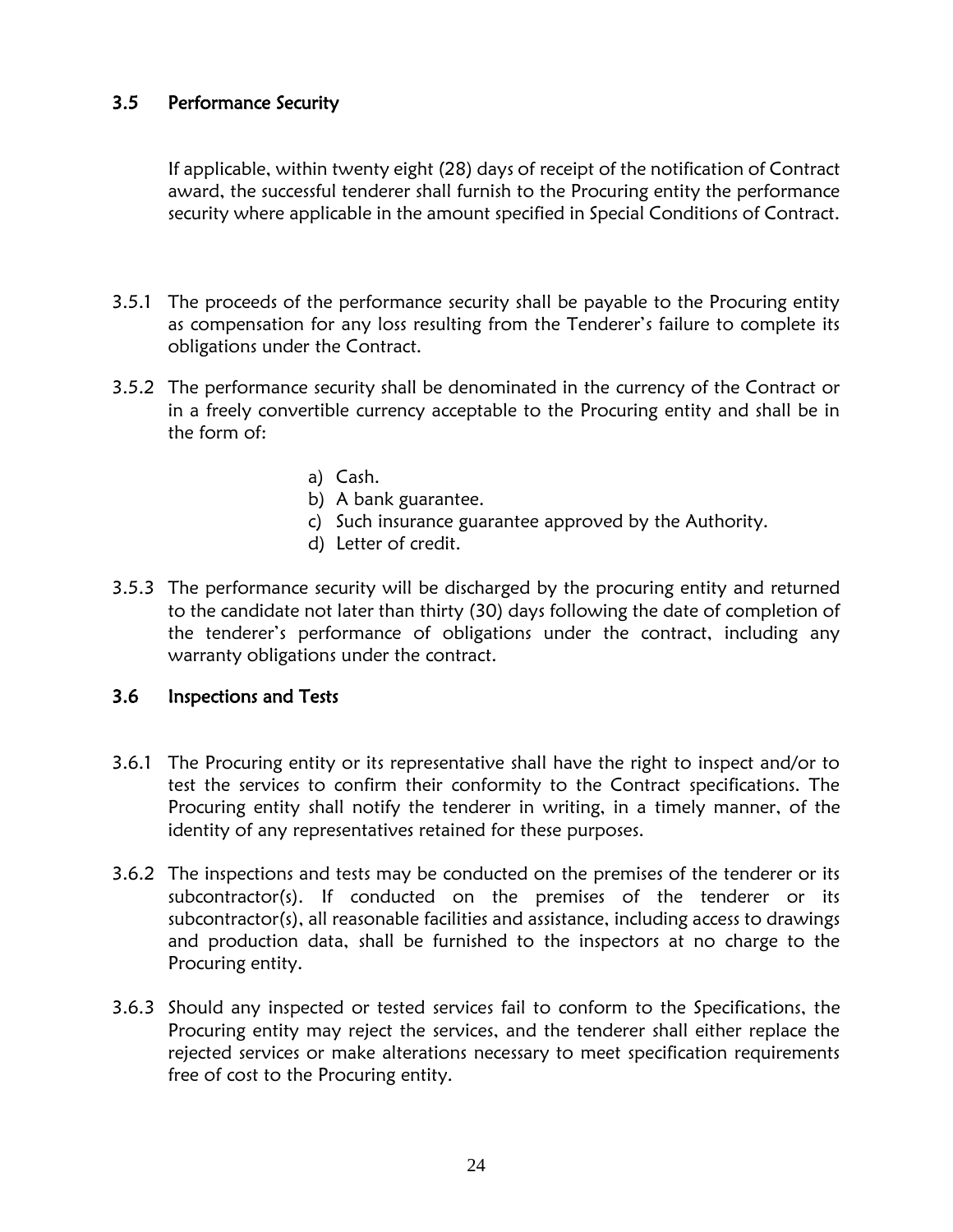3.6.4 Nothing in paragraph 3.7 shall in any way release the tenderer from any warranty or other obligations under this Contract.

#### <span id="page-24-0"></span>3.7 Payment

3.7.1 The method and conditions of payment to be made to the tenderer under this Contract shall be specified in SCC

#### <span id="page-24-1"></span>3.8 Prices

Prices charged by the contractor for services performed under the Contract shall not, with the exception of any Price adjustments authorized in SCC, vary from the prices by the tenderer in its tender or in the procuring entity's request for tender validity extension as the case may be. No variation in or modification to the terms of the contract shall be made except by written amendment signed by the parties.

#### <span id="page-24-2"></span>3.9 Assignment

The tenderer shall not assign, in whole or in part, its obligations to perform under this contract, except with the procuring entity's prior written consent.

#### <span id="page-24-3"></span>3.10 Termination for Default

The Procuring entity may, without prejudice to any other remedy for breach of Contract, by written notice of default sent to the tenderer, terminate this Contract in whole or in part:

- a) If the tenderer fails to provide any or all of the services within the period(s) specified in the Contract, or within any extension thereof granted by the Procuring entity.
- b) If the tenderer fails to perform any other obligation(s) under the Contract.
- c) If the tenderer, in the judgment of the Procuring entity has engaged in corrupt or fraudulent practices in competing for or in executing the Contract.
- d) In the event the Procuring entity terminates the Contract in whole or in part, it may procure, upon such terms and in such manner as it deems appropriate, services similar to those undelivered, and the tenderer shall be liable to the Procuring entity for any excess costs for such similar services.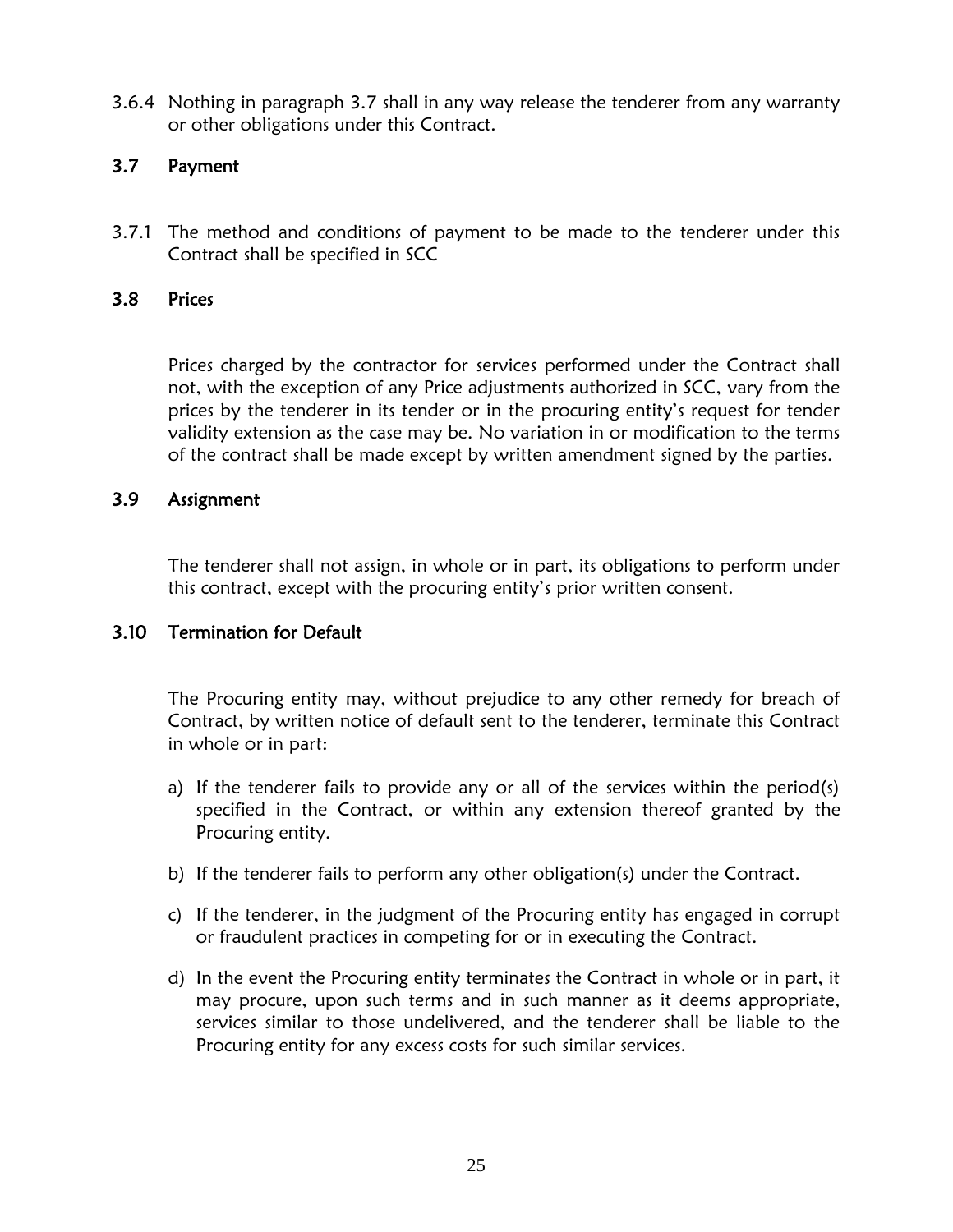#### <span id="page-25-0"></span>3.11 Termination of insolvency

The procuring entity may at the anytime terminate the contract by giving written notice to the contractor if the contractor becomes bankrupt or otherwise insolvent. In this event, termination will be without compensation to the contractor, provided that such termination will not produce or affect any right of action or remedy, which has accrued or will accrue thereafter to the procuring entity.

#### <span id="page-25-1"></span>3.12 Termination for convenience

- 3.12.1 The procuring entity by written notice sent to the contractor may terminate the contract in whole or in part, at any time for its convenience. The notice of termination shall specify that the termination is for the procuring entity convenience, the extent to which performance of the contractor of the contract is terminated and the date on which such termination becomes effective.
- 3.12.2 For the remaining part of the contract after termination the procuring entity may elect to cancel the services and pay to the contractor on agreed amount for partially completed services.

#### <span id="page-25-2"></span>3.13 Resolution of disputes

The procuring entity's and the contractor shall make every effort to resolve amicably by direct informal negotiations any disagreement or dispute arising between them under or in connection with the contract.

If after thirty (30) days from the commencement of such informal negotiations both parties have been unable to resolve amicably a contract dispute either party may require that the dispute be referred for resolution to the formal mechanisms specified in the SCC.

#### <span id="page-25-3"></span>3.14 Governing Language

The contract shall be written in the English language. All correspondence and other documents pertaining to the contract, which are exchanged by the parties, shall be written in the same language.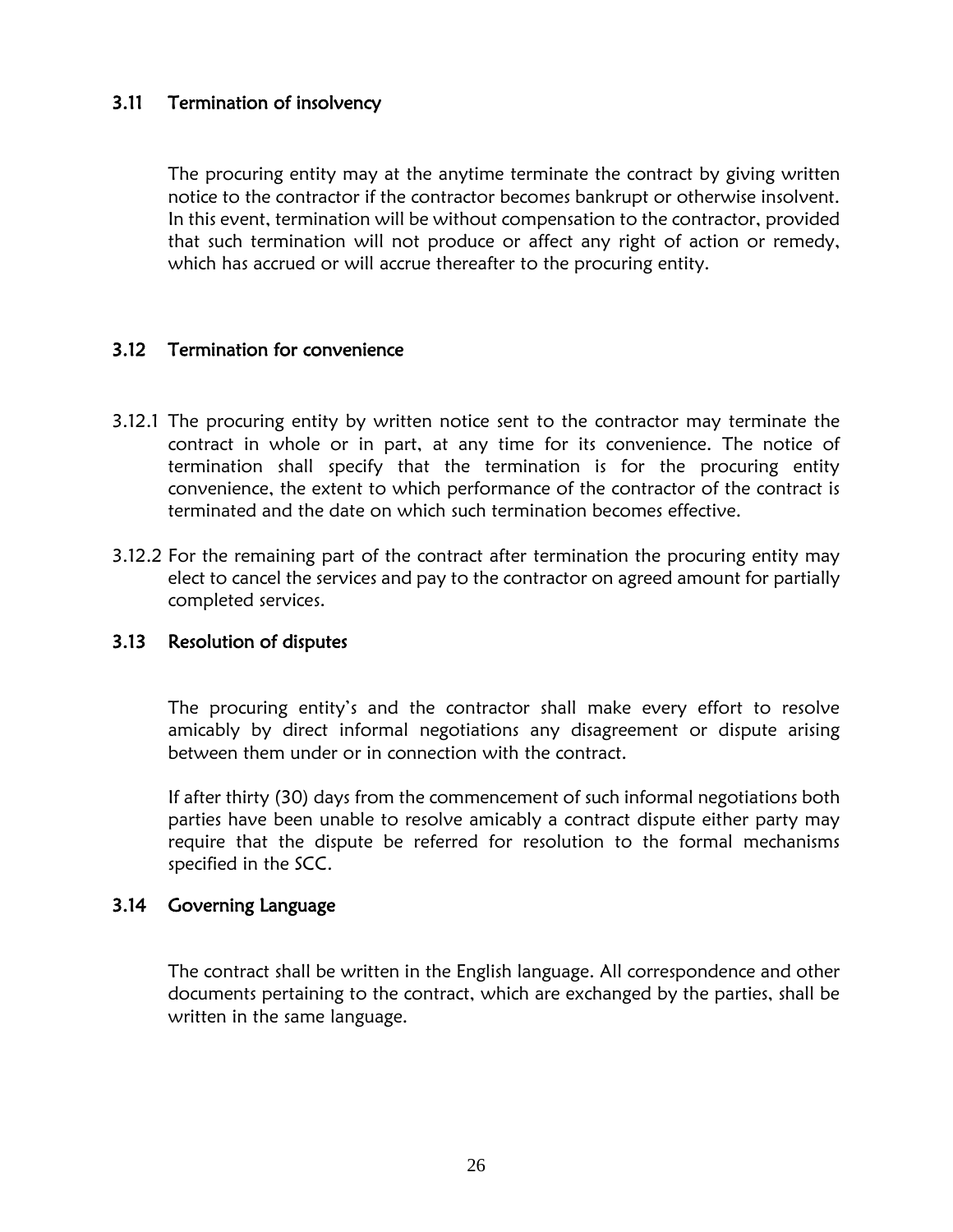#### <span id="page-26-0"></span>3.15 Force Majeure

The contractor shall not be liable for forfeiture of its performance security, or termination for default if and to the extent that it's delay in performance or other failure to perform its obligations under the Contract is the result of an event of Force Majeure.

#### <span id="page-26-1"></span>3.16 Applicable Law.

The contract shall be interpreted in accordance with the laws of Kenya unless otherwise specified in the SCC

#### <span id="page-26-2"></span>3.17 Notices

Any notices given by one party to the other pursuant to this contract shall be sent to the other party by post or by fax or E-mail and confirmed in writing to the other party's address specified in the SCC

A notice shall be effective when delivered or on the notices effective date, whichever is later.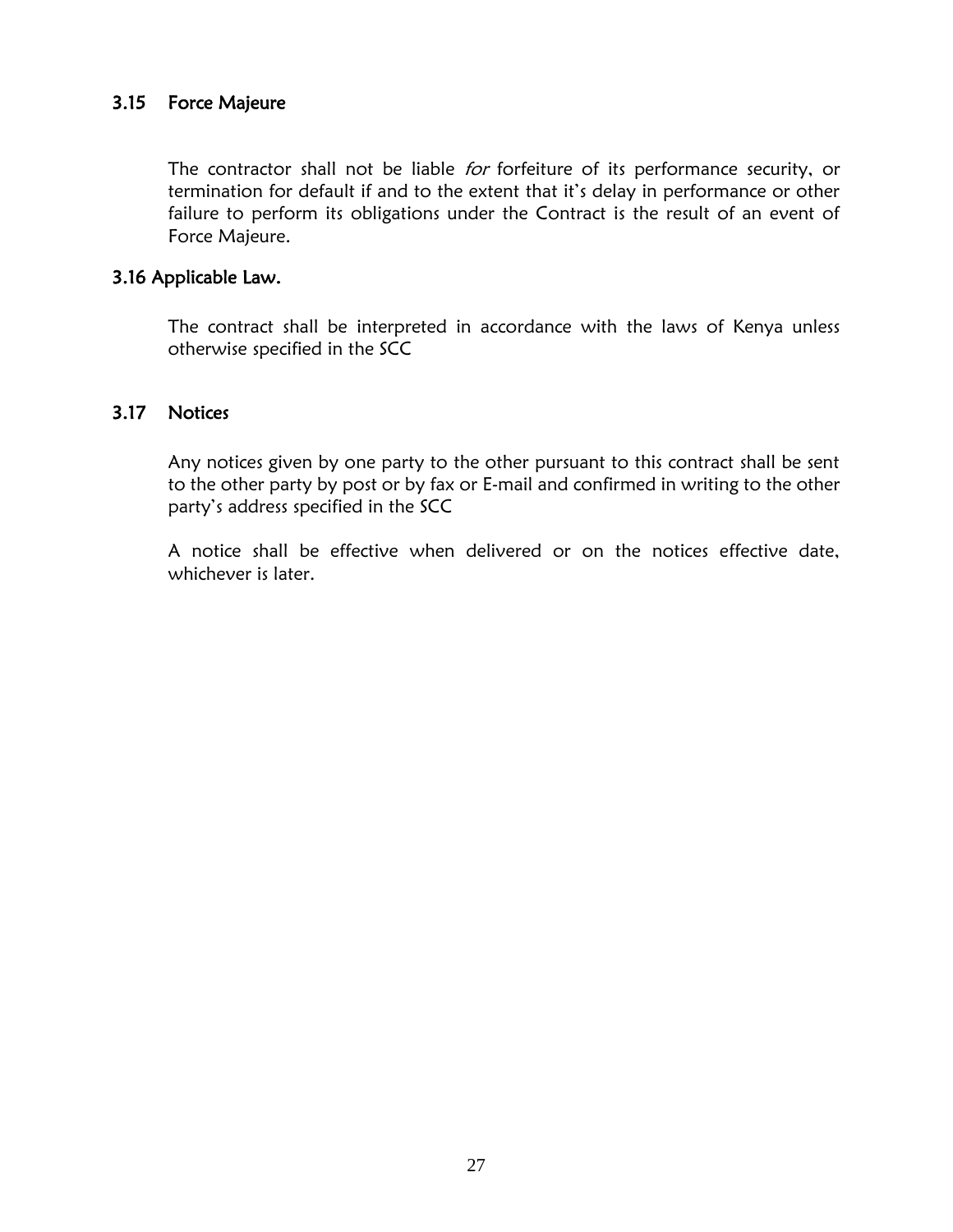# <span id="page-27-0"></span>4.0 SECTION IV SPECIAL CONDITIONS OF CONTRACT

- 4.1 Special conditions of contract shall supplement the general conditions of contract, wherever there is a conflict between the GCC and the SCC, the provisions of the SCC herein shall prevail over those in the GCC.
- 4.2 Special conditions of contract with reference to the general conditions of contract.

| General<br>conditions<br>of contract reference | Special conditions of contract                                                                                                                                                                                                                                                                                                     |  |
|------------------------------------------------|------------------------------------------------------------------------------------------------------------------------------------------------------------------------------------------------------------------------------------------------------------------------------------------------------------------------------------|--|
| 3.6                                            | No performance security is required                                                                                                                                                                                                                                                                                                |  |
| 3.8                                            | Payment shall be made on monthly basis and upon and after<br>receipt of original Invoice                                                                                                                                                                                                                                           |  |
| 3.9                                            | There shall be No contract price adjustment                                                                                                                                                                                                                                                                                        |  |
| 23.14                                          | In case of a dispute between the service provider and the<br>employer, the same shall be resolved amicably between the<br>parties in the first instance failure to which the dispute shall<br>be referred to arbitration as per provision of the Arbitration<br>Act of 1995 of Kenya branch and any award given shall be<br>final. |  |
| 3.17                                           | The applicable law shall be Kenyan Law                                                                                                                                                                                                                                                                                             |  |
| 3.18                                           | The Ag. Commission Secretary/Chief Executive Officer<br>Independent Electoral and Boundaries Commission (IEBC),<br>Anniversary Towers, University Way, Fifth Floor<br>P O Box 45371-00100, Nairobi                                                                                                                                 |  |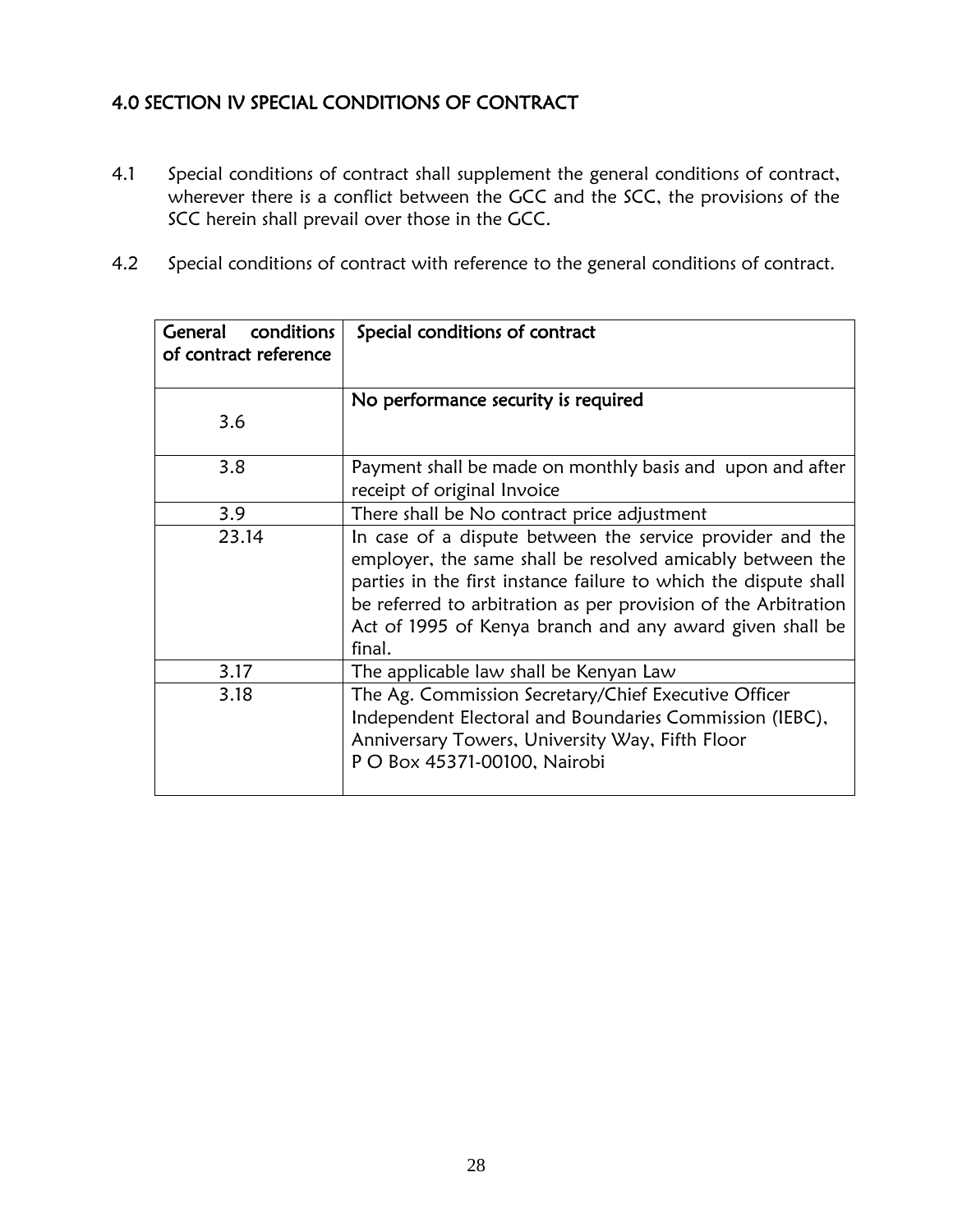# <span id="page-28-0"></span>5.0 SECTION V – SCHEDULE OF SERVICE DESCRIPTION

## 1. Offices

- a) 5 th floor Both wings ( Northern and Southern)
- b) 6<sup>th</sup> floor Both wings (Northern and Southern)
- c) 7 th floor Southern Wing
- d)  $14<sup>th</sup> 5$  no. Offices Northern wing
- e)  $15<sup>th</sup>$  floor Both wings (Northern and Southern)
- f) 17<sup>th</sup> floor –Southern Wing and one room in North wing
- g)  $20^{th}$  floor Both wings (Northern and Southern)
- h)  $21<sup>st</sup>$  floor Southern Wing
- i)  $22^{nd}$  floor South wing
- i) 23<sup>rd</sup> floor.

## 2. Cleaning of the private toilets

- a) 6<sup>th</sup> floor 4 toilets.
- b) 7<sup>th</sup> floor 2 toilets.
- c)  $15<sup>th</sup>$  floor one toilet.
- d) 17<sup>th</sup> floor one toilet.
- e) 20<sup>th</sup> floor 2 toilets.
- f)  $21<sup>st</sup>$  floor one toilet.
- g) 22nd floor one toilet.
- h) 23rd floor one toilet.

# 2. SCOPE OF THE WORK

The cleaning services will require the contracted firm to undertake the following tasks:-

- Remove rubbish, dirt, stains, cobwebs or spills or foreign objects and generally ensure that all areas are free from any blemish
- Ensure that all areas are free from any foul or unpleasant odours;
- Ensure that all polished or smooth surfaces retain their shinning gloss;
- Provide all toilet accessories including high quality white tissue paper as per the provided sample, hand wash soap, disinfectants, air freshener and step on sanitary bins which should often be emptied and replaced with a new one for hygiene purpose.
- Collect and dispose all rubbish, dirt, waste materials or refuse from the building to places designated for the purpose.
- Fumigate the buildings once every month and whenever the need arises;
- Check the working conditions of drainpipes, main sanitary apparatus, water pipes and drains and make any reports to the Authority regarding any faults for rectification;
- Thoroughly scrub and polish floors once a week and whenever the need arises;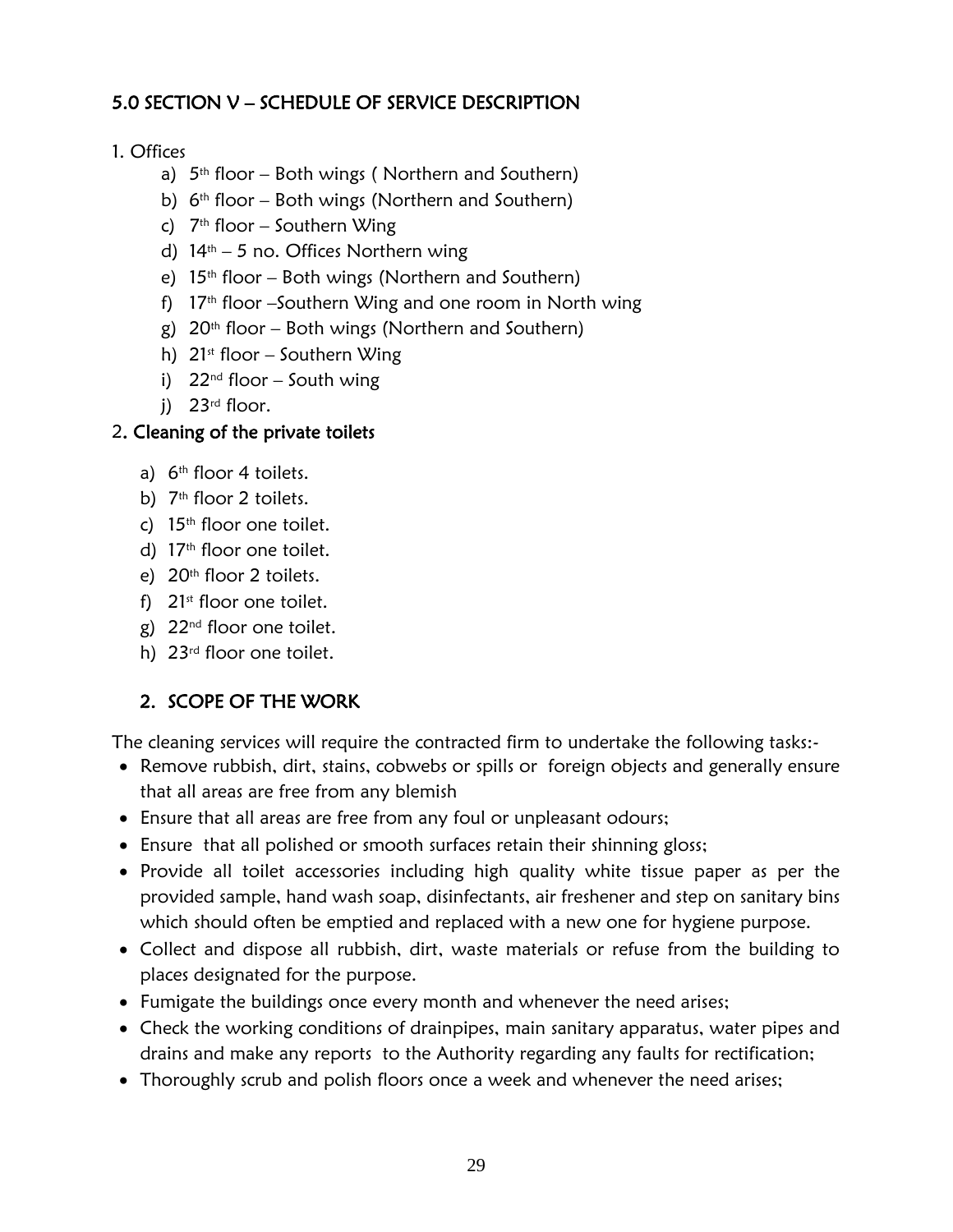- Wipe, dust and/or clean with wet cloth all the desks tops, workstations, computer surfaces, shelves etc.
- Hoover all carpeted areas regularly.
- Thoroughly clean all carpeted areas once a month and whenever the need arises;
- Clean desks, cabinets, tables, and chairs with soap and water where necessary once every three (3) months.
- Keep all walls clean at all times;
- Arrange in a professional manner reception and lobby areas to meet international standards.

# 3. SPECIFIC REQUIREMENTS **CARPETS**

- To be vacuum cleaned regularly using dry-Hoover machine every day
- Carpets should be maintained free from pins, stains, debris and dust.
- Carpet shampooing to be done once a month and whenever the need arises. NB: Offices fitted with carpets are located on 5<sup>th</sup>, 6th, 20th, 21st and 22<sup>nd</sup> Floors

# OFFICE TABLES/DESKS

- To be cleaned using high quality sheen provided by the contractor daily.
- Tops to be free from dust and cobwebs.
- Fax machines, computers, Telephone sets and wires should be free from dust and fluff.
- All accessories and equipment should be left in correct positions.

# DOORS & DOORFRAMES

- Should be free from soapy water stains & dust.
- Doors handles and locks should be free from marks, fluff and should be shiny.
- Doors that do not close easily and hinges that make noise should be brought to the attention of Administration Officer.

# LIGHT SWITCHES &POWER SOCKETS

- Switches and sockets should be free from dust marks, fluff and stains.
- Cracks on switches and sockets should always be brought to the attention of the Administration Officer.

# WINDOWS

- Should be clean leaving no steak marks or spots using window lane or similar provided by the contractor.
- Should be free from dust and oily stains.
- They should be free from dust and cobwebs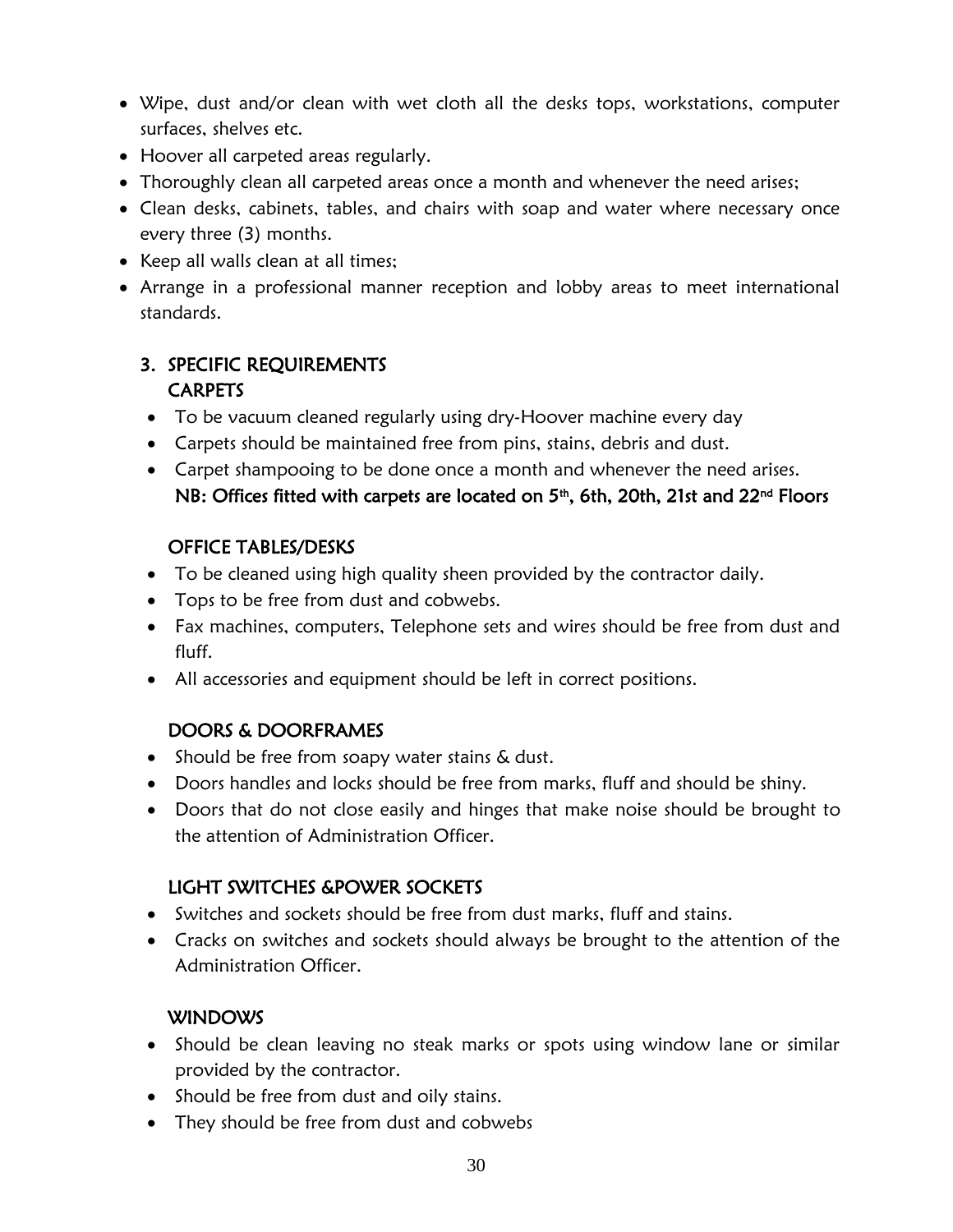# FLOORS (PVC/CERAMIC FLOORS).

- Should be scrubbed as appropriate using Rotary Machine once a week, including polishing by use of care free 2/encore polish or similar and buffing to shine.
- Daily mopping using care free 3-floor maintainer or similar and buffing using rotary scrubbing machine or other machines of similar nature.
- Always ensure there are no polish deposits.
- Tools for use will be provided by the contractor.

# WASTE PAPER BINS

Should be well positioned and emptied regularly and externally clean.

# **SKIRTING**

Free from dust, carpet fluff and stains

# FLOWER POTS

- Should be externally clean all the times.
- Plants should be watered regularly to avoid wilting
- Broken pots should be reported immediately to the Administration Officer

# **TOILETS**

- Seats and enclosure piping and water closets should be shiny with no stains.
- Inside toilet bowls should be free of marks and stains.
- Water seal level should not be marked by stains.
- Toilet brush holder should be clean and free from marks, stains and fluff.
- Toilet paper holder and inlet should always be clean.
- Pipe leading from the toilet bowls should always be clean.
- Toilet papers supplied by the contractor shall be available and suitably positioned as agreed- Quantity requires is 7 Bales per week.

# Hand wash basins

- Basins, drains, chains, plugs, soap dishes and taps should be free from stains and dry. Gentle hand cleansing liquid shall be provided in each site as shall be instructed by the Administration Officer.
- Underneath basin fittings free of stains, dust, fluff and streak marks.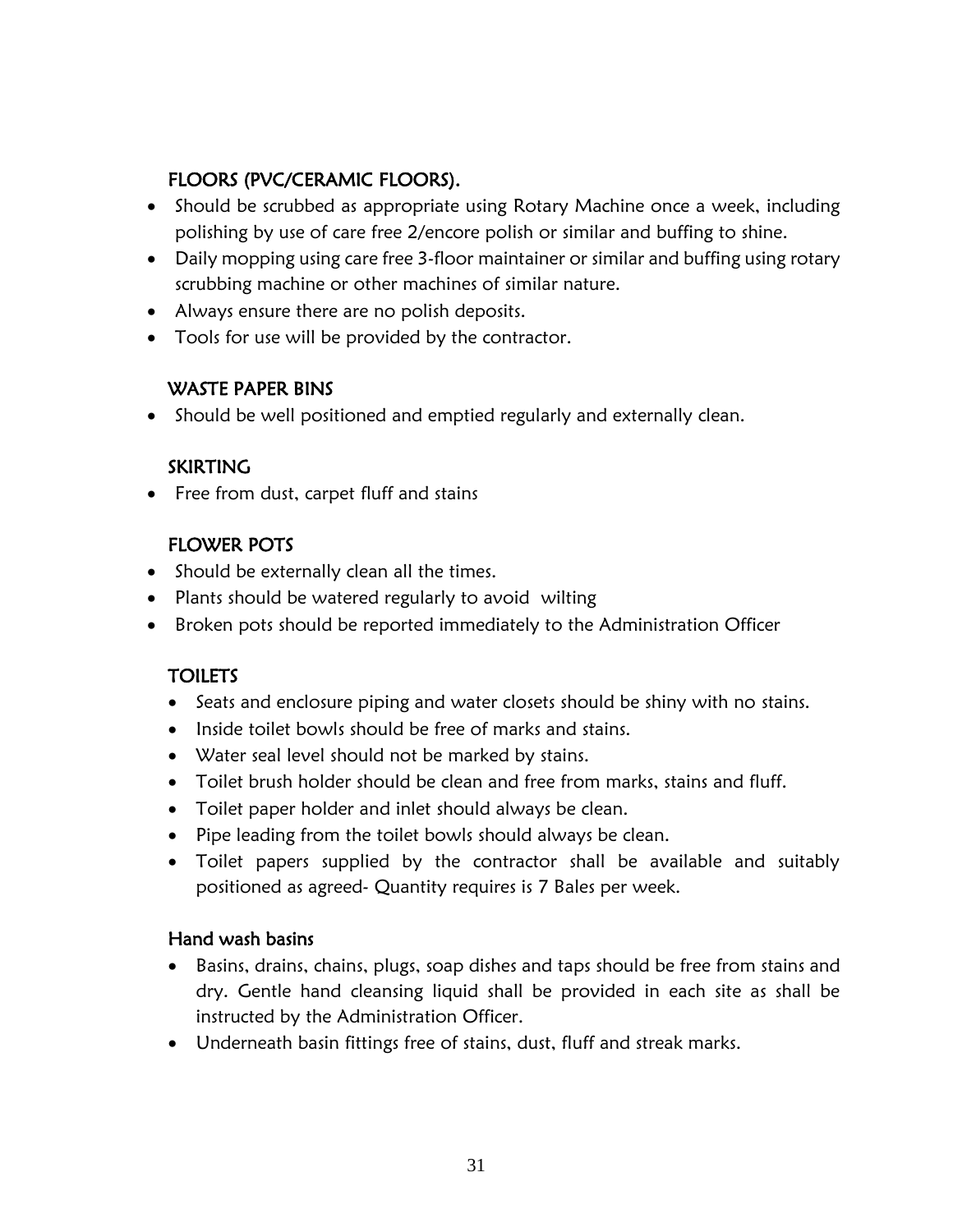# **Mirrors**

- Top edges free from dust
- Entire mirror free from stains, fluff and streak marks
- Entire mirror shinny always.

# Walls and surroundings

- Walls should be dry, shiny and not stained.
- Clean and free from dust & cobwebs.

# **Urinals**

- Clean & free from debris.
- Toilet balls provided by the contractor always correctly placed.
- Free from soap-build-up & stains.
- Drains unblocked cleaned and free from bad odour.

# PUBLIC AREAS IN ALL THE IEBC FLOORS (N.B for IEBC Headquarters Only)

# Corridors and entrances

- Always free from dust, stains, mud and debris (floors and walls).
- Dustbins free from dirt & properly positioned
- Electric sockets & switches free from finger marks dust & stain.

# Reception areas

- Entire floor clean and free from dust stain and litter.
- Clean skirting always
- Reception desks & chairs always clean & shinny.
- Sockets & switches free from dust and cobwebs.
- Door mats &mud scrappers free from mud and dust.

# OBSERVATION OF OCCUPATIONAL SAFETY AND HEALTH REGULATIONS & **PRACTICES**

The contactor will be required to ensure strict adherence to current Occupational Safety and Health regulations in the workplace.

# 4. SITE VISIT

# Bidders are advised to carry out Site Survey/Visit prior to submission of the tender to establish the magnitude of the job and enable them Submit realistic financial Proposals Bidders to Seek Assistance from Administration Section.

The attached site visit form should be duly signed and attached to the tender document.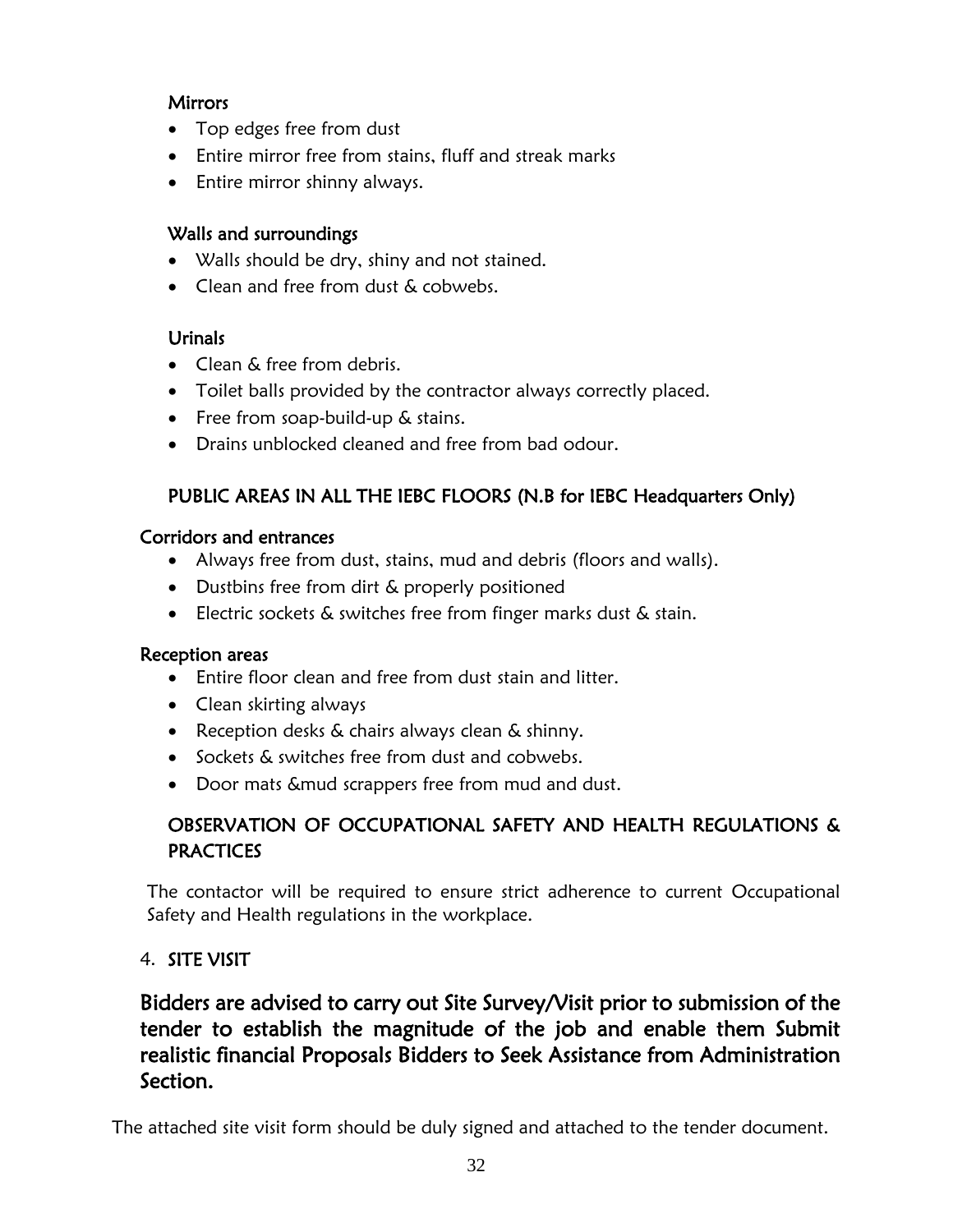#### SITE VISIT FORM

| Area/Office | <b>Details</b> | Please<br>$\sqrt{\text{if Visited}}$ |
|-------------|----------------|--------------------------------------|
|             |                |                                      |
|             |                |                                      |
|             |                |                                      |
|             |                |                                      |
|             |                |                                      |
|             |                |                                      |
|             |                |                                      |
|             |                |                                      |
|             |                |                                      |

This is to certify that the named bidder visited the station and has been shown all the areas as required in the tender document for quotation purposes in the tender for Cleaning & Sanitary Services.

IEBC Rep: Name ------------------------ Signature ---------------Date----------

Official Stamp

Service Provider Rep: Name -------------- Signature ----------------Date--------

Official Stamp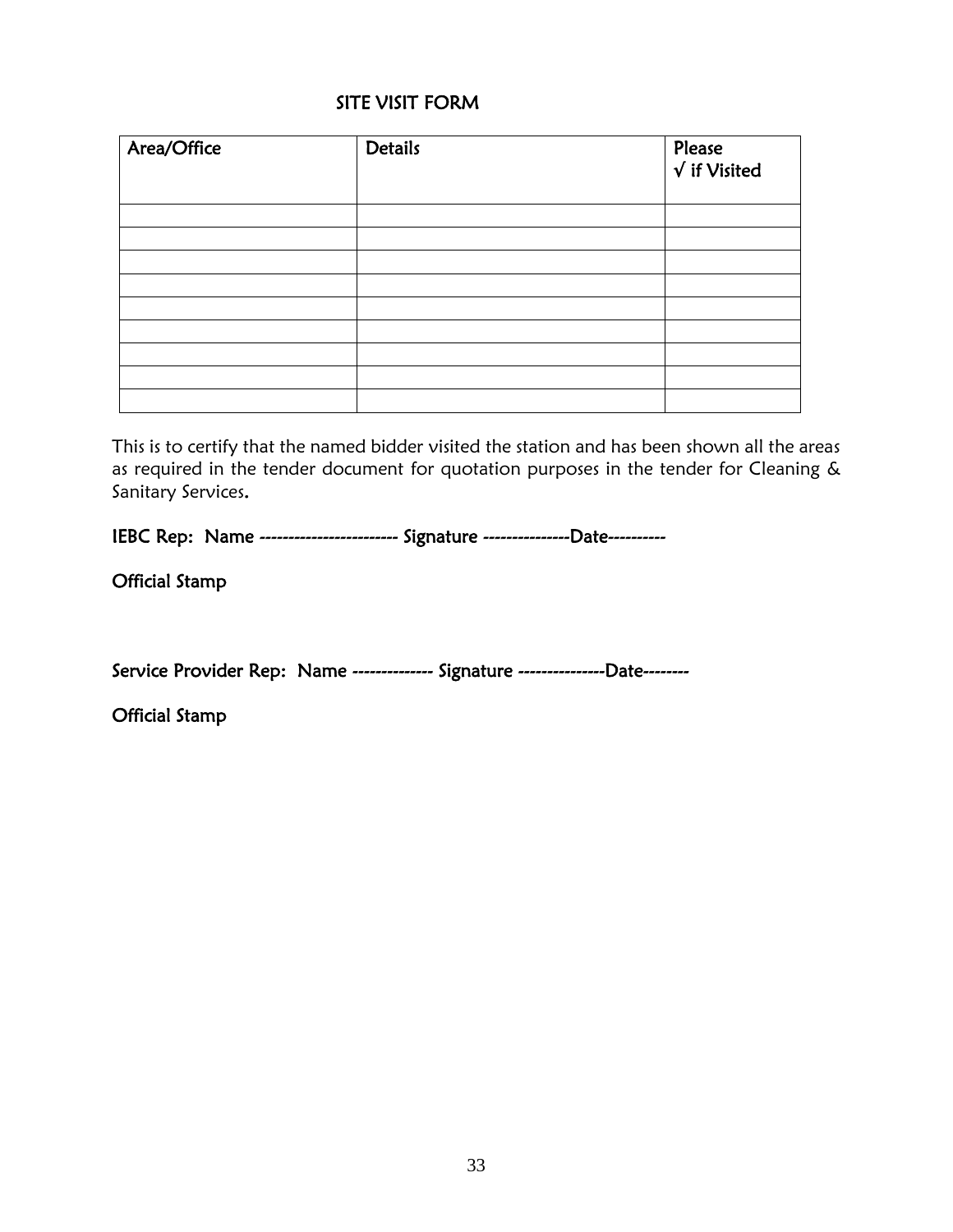# V1 PRICE SCHEDULE OF SERVICES

Name of Tenderer \_\_\_\_\_\_\_\_ Tender Number: ……………………………

| Item | Description of Service                                                                  | Quantity              | Price per Month<br>(Ksh) | <b>Total Net Price</b><br>for 12 months<br>inclusive of all<br>taxes (Ksh) |
|------|-----------------------------------------------------------------------------------------|-----------------------|--------------------------|----------------------------------------------------------------------------|
| 1.   | Provision of Toilet<br>cleaning Services                                                | 13                    |                          |                                                                            |
| 2.   | Provision of office<br>cleaning Services                                                | Lot                   |                          |                                                                            |
| 3.   | Provision of Sanitary<br><b>Bins</b>                                                    | $\overline{2}$        |                          |                                                                            |
| 4.   | Provision<br>$\circ$ of<br>Tissue<br>Papers                                             | 28 Bales per<br>Month |                          |                                                                            |
| 5.   | Provision of office<br><b>Fumigation Services</b><br>(To be done on<br>Quarterly basis) | Quarterly             |                          |                                                                            |
|      | Grant Total (To be Transferred to the<br>Form of Tender)                                |                       |                          |                                                                            |

#### NB:

- 1. The quantity of requirements are indicated in section v under schedule of service.
- 2. Offices fitted with carpets are located on  $5<sup>th</sup>$ , 6th, 20th, 21st and 22<sup>nd</sup> Floors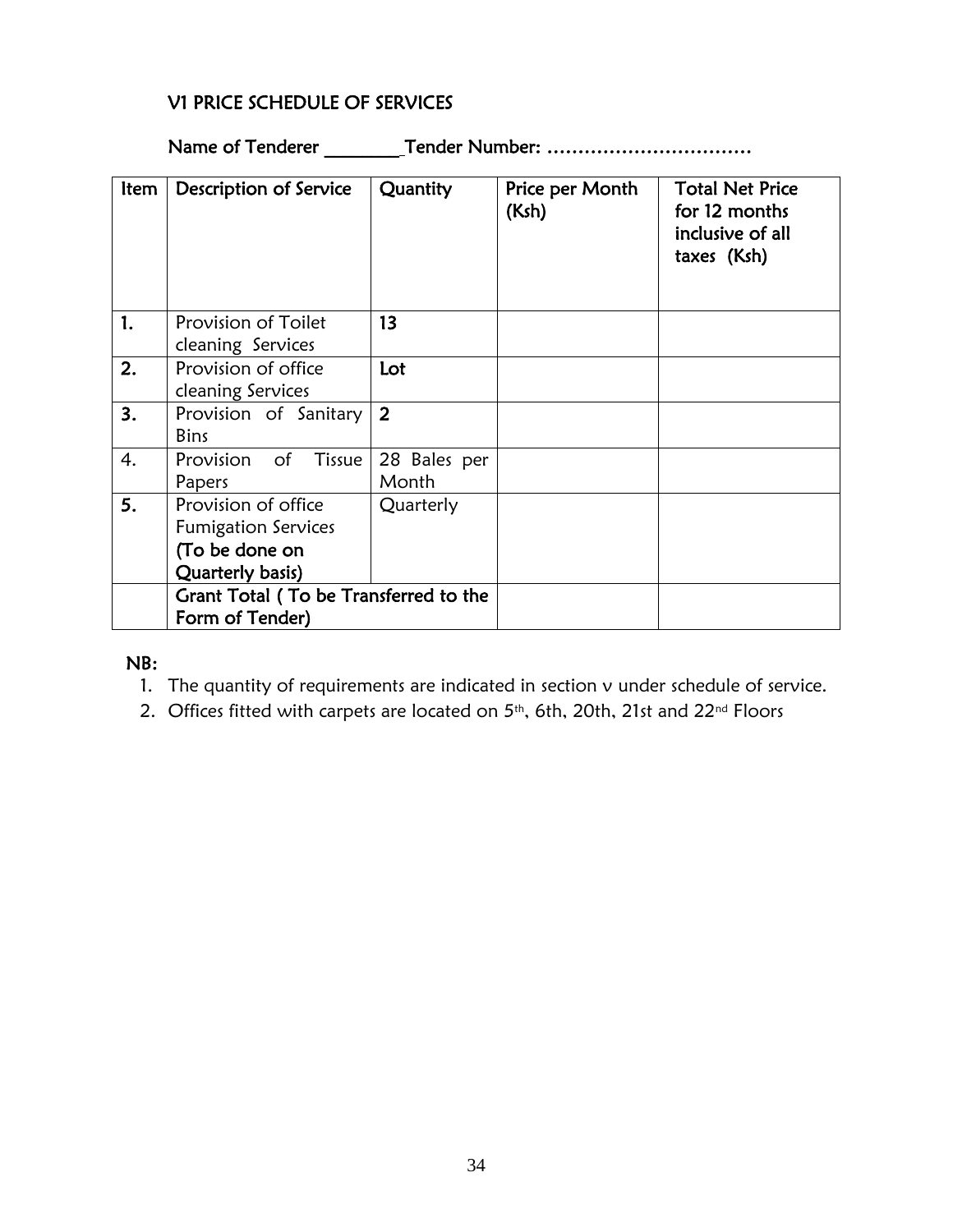#### SECTION VIII - STANDARD FORMS

- 8.1 Form of Tender
- 8.2 Confidential Business Questionnaire Form
- 8.3 Tender Securing Declaration Form
- 8.4 Self-Declaration Form
- 8.5 Anti- Corruption Declaration Form
- 8.6 Contract Agreement Form
- 8.7 Performance Security Form
- 8.8 Letter of Notification of Award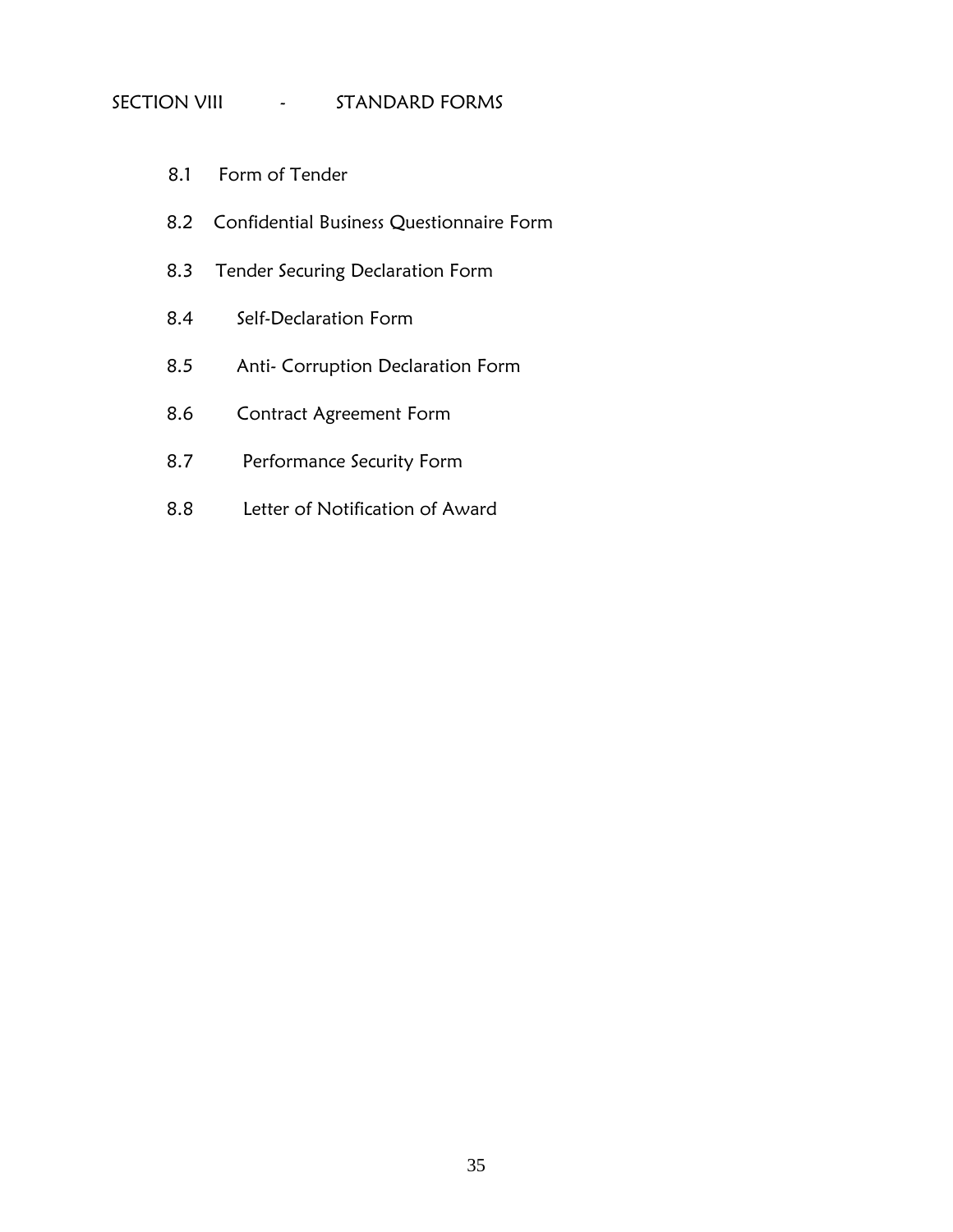### 8.1 FORM OF TENDER

Date

To:

Gentlemen and/or Ladies:

1. Having examined the tender documents including Addenda Nos. ……………………………………

*[Insert numbers]*.the receipt of which is hereby duly acknowledged, we, the undersigned, offer to Provision of Cleaning and Sanitary Services in conformity with the said tender documents for the sum of

…………………………………………………………. (total tender amount in words and figures) or such other sums as may be ascertained in accordance with the Schedule of Prices attached herewith and made part of this Tender.

- 2. We undertake, if our Tender is accepted, to deliver install and commission the equipment in accordance with the delivery schedule specified in the Schedule of Requirements.
- 3. If our Tender is accepted, we will obtain the guarantee of a bank in a sum of equivalent to \_\_\_\_\_\_ percent of the Contract Price for the due performance of the Contract , in the form prescribed by ………………. ……………….( Procuring entity).
- 4. We agree to abide by this Tender for a period of ...... [Number] days from the date fixed for tender opening of the Instructions to tenderers, and it shall remain binding upon us and may be accepted at any time before the expiration of that period.
- 5. This Tender, together with your written acceptance thereof and your notification of award, shall constitute a Contract, between us. Subject to signing of the Contract by the parties.
- 6. We understand that you are not bound to accept the lowest or any tender you may receive.

| Dated this |  |
|------------|--|
|------------|--|

 $day of$   $20$ 

[Signature] [Signature] **[In the capacity of**]

Duly authorized to sign tender for an on behalf of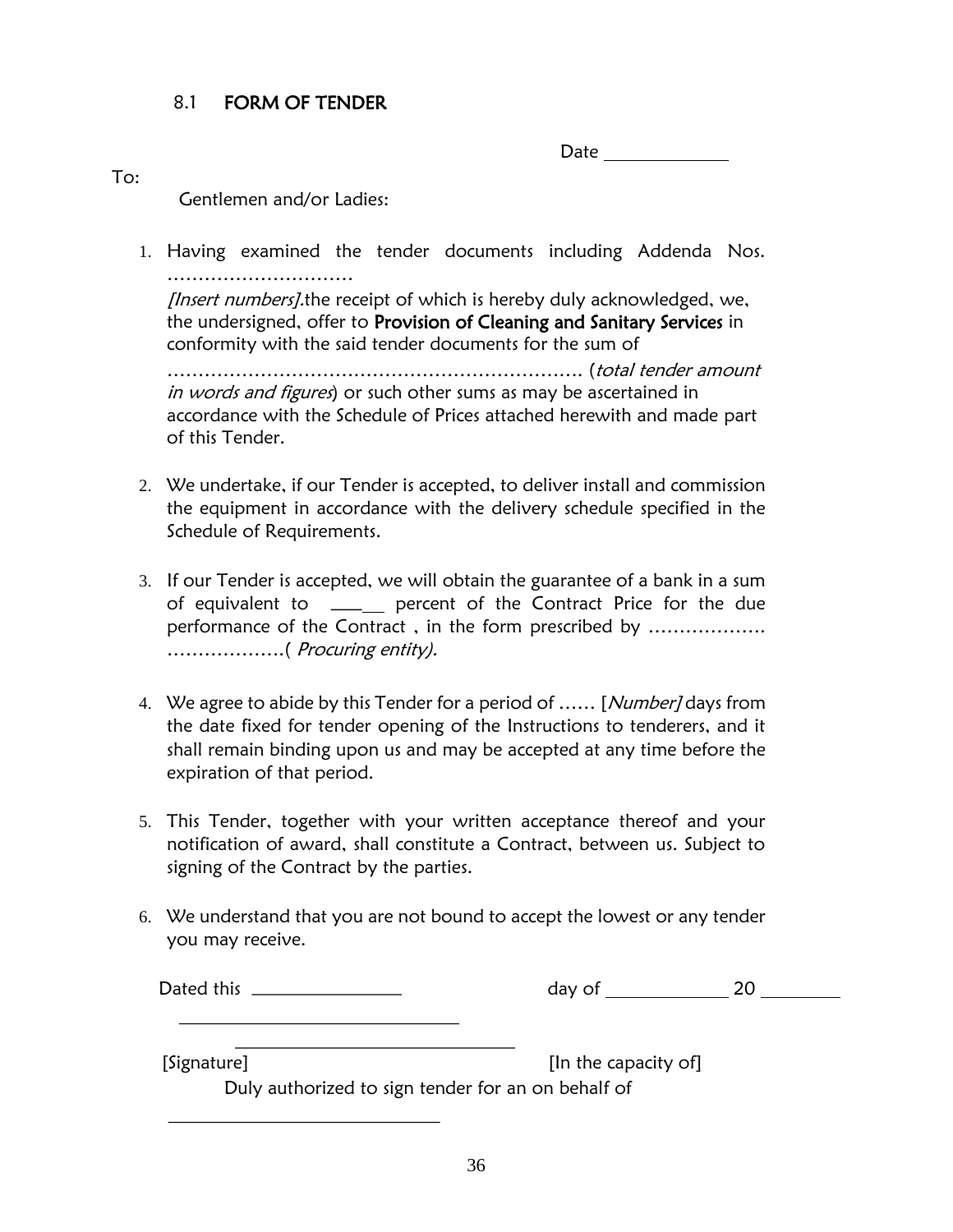## 8.2 CONFIDENTIAL BUSINESS QUESTIONNAIRE FORM

You are requested to give the particulars indicated in Part 1 and either Part  $2(a)$ ,  $2(b)$  or  $2(c)$  whichever applied to your type of business You are advised that it is a serious offence to give false information on this form

| Part 1 - General:                                                      |
|------------------------------------------------------------------------|
| <b>Business Name</b>                                                   |
| Location of business premises.                                         |
|                                                                        |
|                                                                        |
|                                                                        |
|                                                                        |
| .                                                                      |
| Nature of Business                                                     |
|                                                                        |
| Registration Certificate No.                                           |
|                                                                        |
| Maximum value of business which you can handle at any one time – Kshs. |
|                                                                        |
|                                                                        |
|                                                                        |
|                                                                        |

|               | Part 2 (a) – Sole Proprietor                      |                     |
|---------------|---------------------------------------------------|---------------------|
|               |                                                   |                     |
|               |                                                   |                     |
|               |                                                   |                     |
|               |                                                   |                     |
| ii.           |                                                   |                     |
|               | Part $2(b)$                                       |                     |
|               | Partnership Given details of partners as follows: |                     |
| Name          | Nationality                                       | Citizenship Details |
| <b>Shares</b> |                                                   |                     |
|               |                                                   |                     |
|               |                                                   |                     |
|               |                                                   |                     |
|               |                                                   |                     |
|               |                                                   |                     |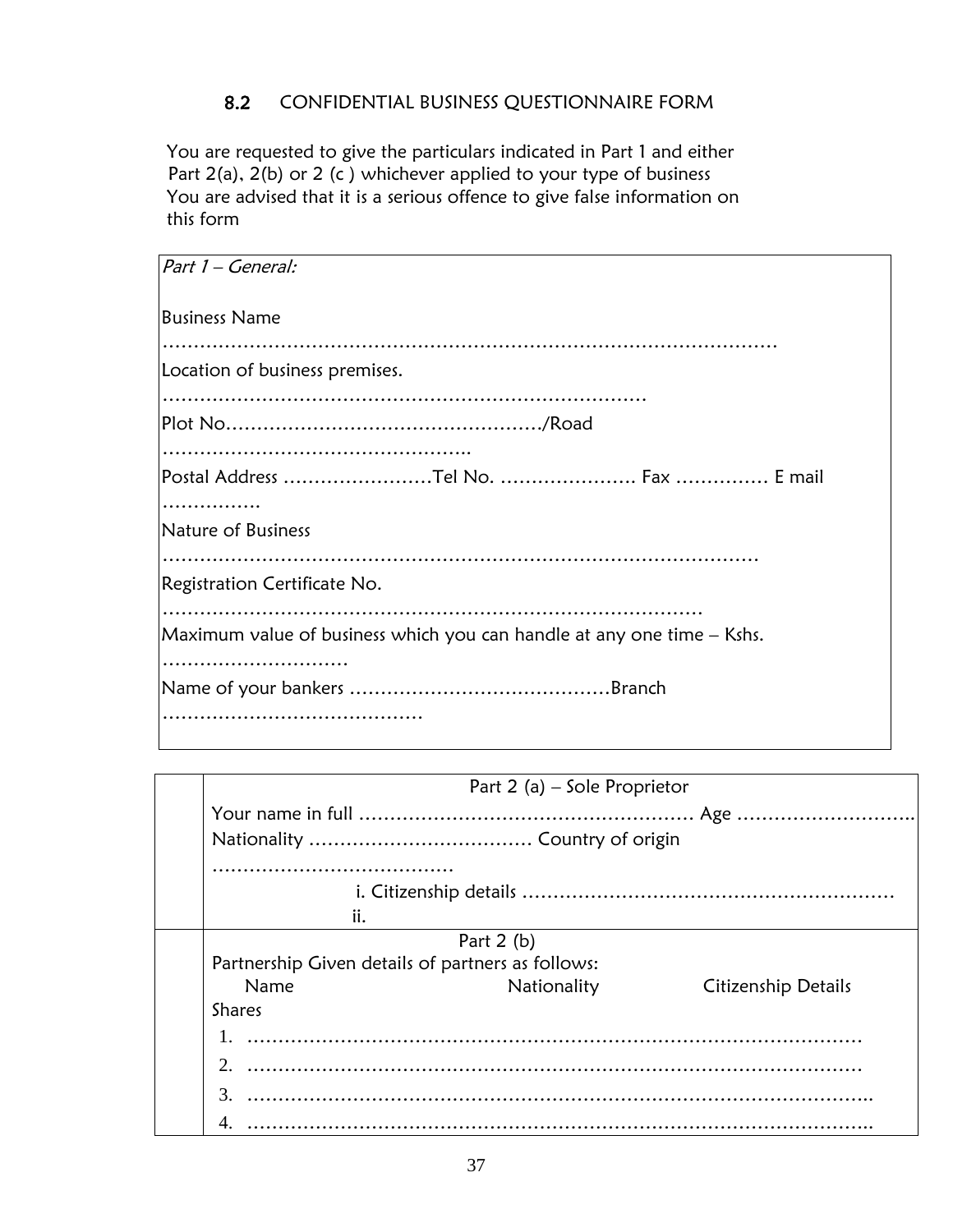| Part 2 (c) – Registered Company                                            |                     |
|----------------------------------------------------------------------------|---------------------|
|                                                                            |                     |
| State the nominal and issued capital of company-                           |                     |
|                                                                            |                     |
|                                                                            |                     |
| Given details of all directors as follows                                  |                     |
| Name<br>Nationality                                                        | Citizenship Details |
| <b>Shares</b>                                                              |                     |
|                                                                            |                     |
|                                                                            |                     |
|                                                                            |                     |
|                                                                            |                     |
|                                                                            |                     |
|                                                                            |                     |
|                                                                            |                     |
|                                                                            |                     |
| If a Kenya Citizen, indicate under "Citizenship Details" whether by Birth, |                     |

Naturalization or registration.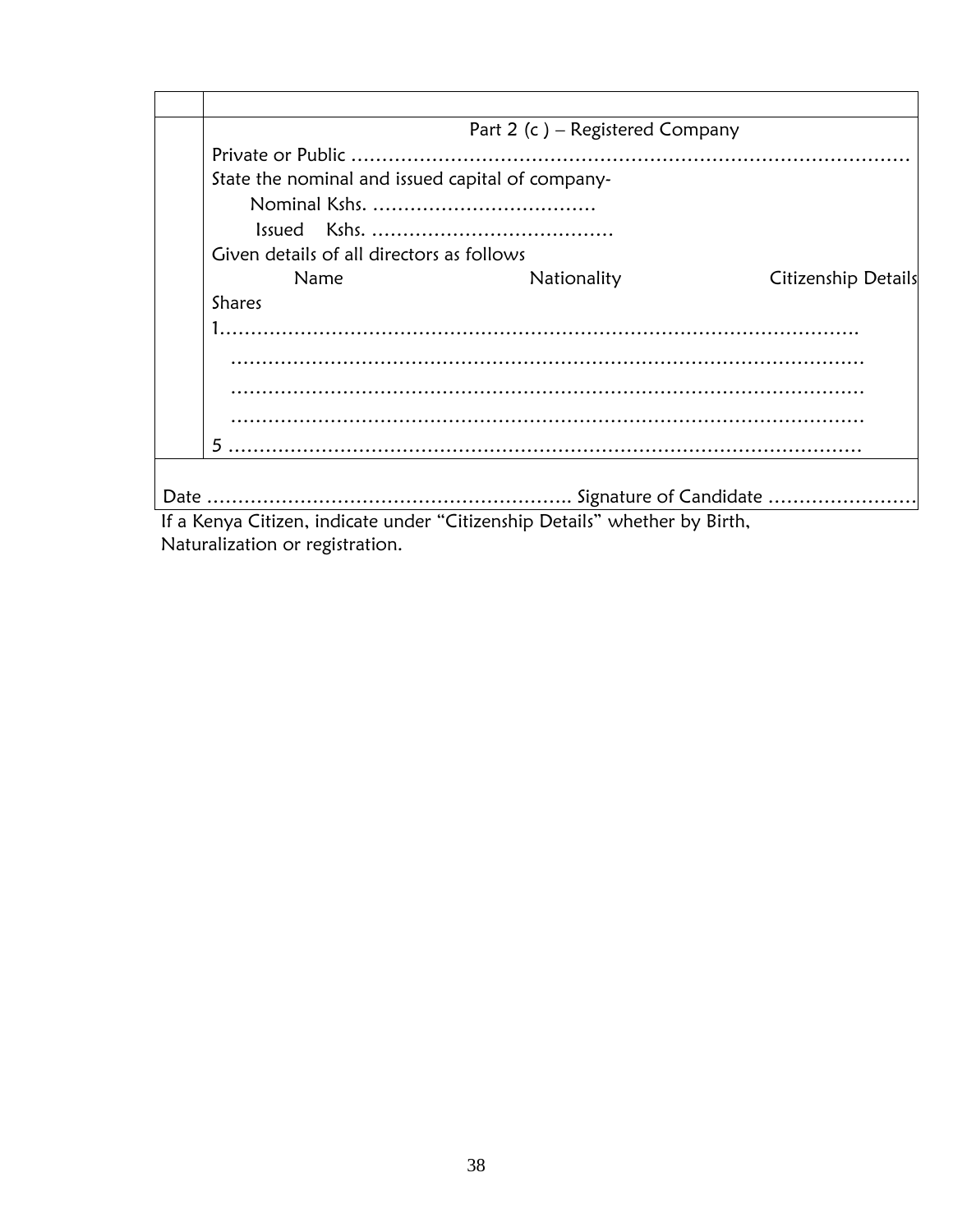#### 8.3 TENDER SECURING DECLARATION FORM

[The Bidder shall fill in this Form in accordance with the instructions indicated.]

Date:……………………… of Bid Submission]

Tender No………………………………………………………………

To: ………………………………………………………………………

We, the undersigned, declare that:

- 1. We understand that, according to your conditions, bids must be supported by a Tender Securing Declaration.
- 2. We accept that we will automatically be suspended from being eligible for bidding in any contract with the Purchaser for the period of time of  $On$ e year starting on the date of this tender Opening if we are in breach of our obligation(s) under the bid conditions, because we:
	- (a) have withdrawn our Bid during the period of bid validity specified by us in the Bidding Data Sheet; or
	- (b) having been notified of the acceptance of our Bid by the Purchaser during the period of bid validity, (i) fail or refuse to execute the Contract, if required, or (ii) fail or refuse to furnish the Performance Security, in accordance with the Instructions to Tenderers.
- 3. We understand this Tender Securing Declaration shall expire if we are not the successful Bidder, upon the earlier of (i) our receipt of a copy of your notification of the name of the successful Bidder; or (ii) twenty-eight days after the expiration of our Bid.
- 4. We understand that if we are a Joint Venture, the Tender Securing Declaration must be in the name of the Joint Venture that submits the bid. If the Joint Venture has not been legally constituted at the time of bidding, the Tender Securing Declaration shall be in the names of all future partners as named in the letter of intent.

Signed: …………………………………………………….[insert signature of person whose name and capacity are shown] In the capacity of *[insert* legal capacity of person signing the Bid Securing Declaration]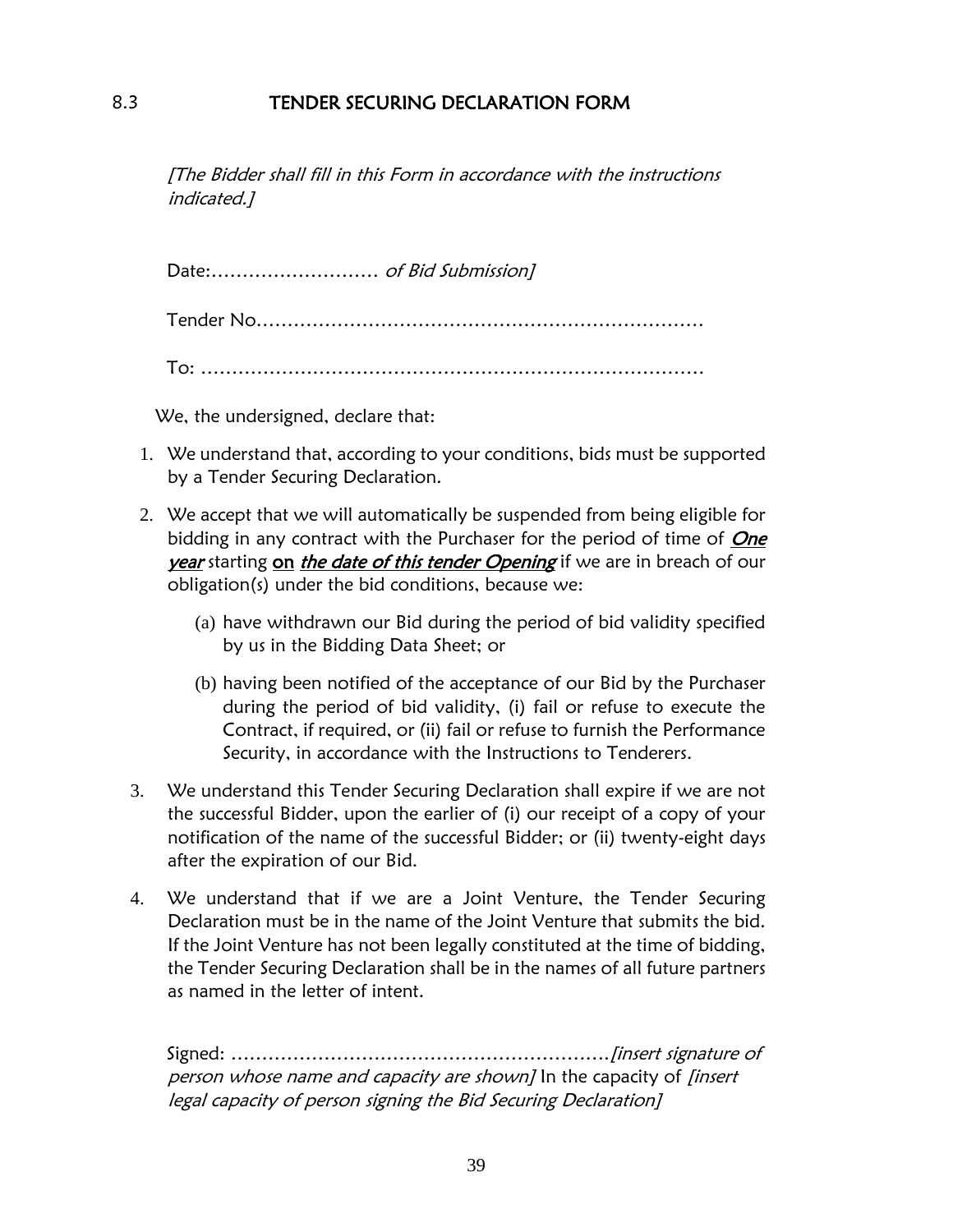Name:

…………………………………………………………………………… [Insert Complete name of person signing the Tender Securing Declaration]

Duly authorized to sign the bid for and on behalf of: [insert complete name of Bidder]

Dated on \_\_\_\_\_\_\_\_\_\_\_\_ day of \_\_\_\_\_\_\_\_\_\_\_\_\_\_\_\_\_\_, \_\_\_\_\_\_\_ [insert date of signing]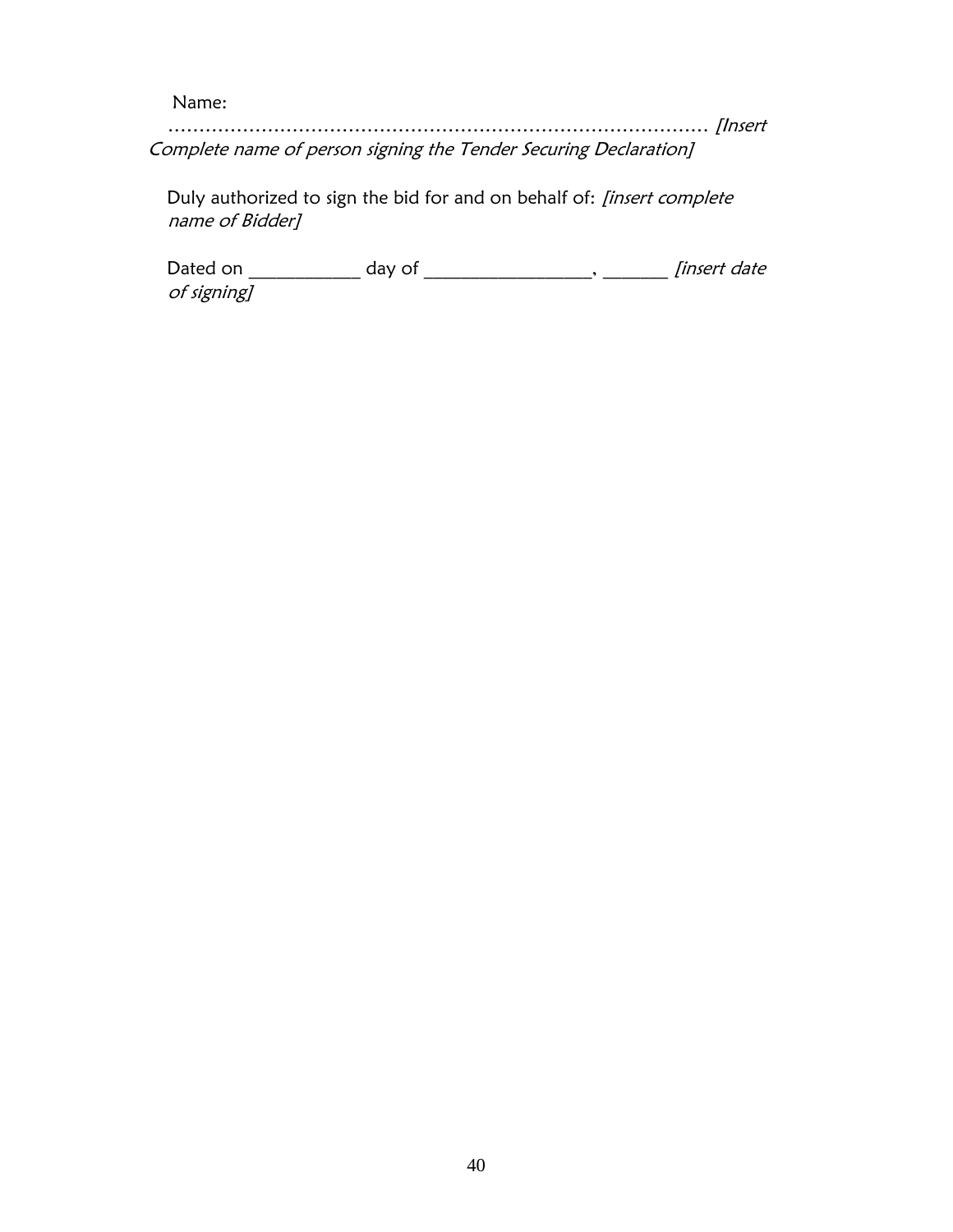# 8.4 SELF-DECLARATION FORM

Date \_\_\_\_\_\_\_\_\_

To:

 The tenderer i.e. (name and address) declare the following:

a) Has not been debarred from participating in public procurement.

b) Has not been involved in and will not be involved in corrupt and fraudulent practices

Regarding public procurement.

| - |
|---|
|---|

Official Stamp……………………………………………………

(To be signed by authorized representative and officially stamped)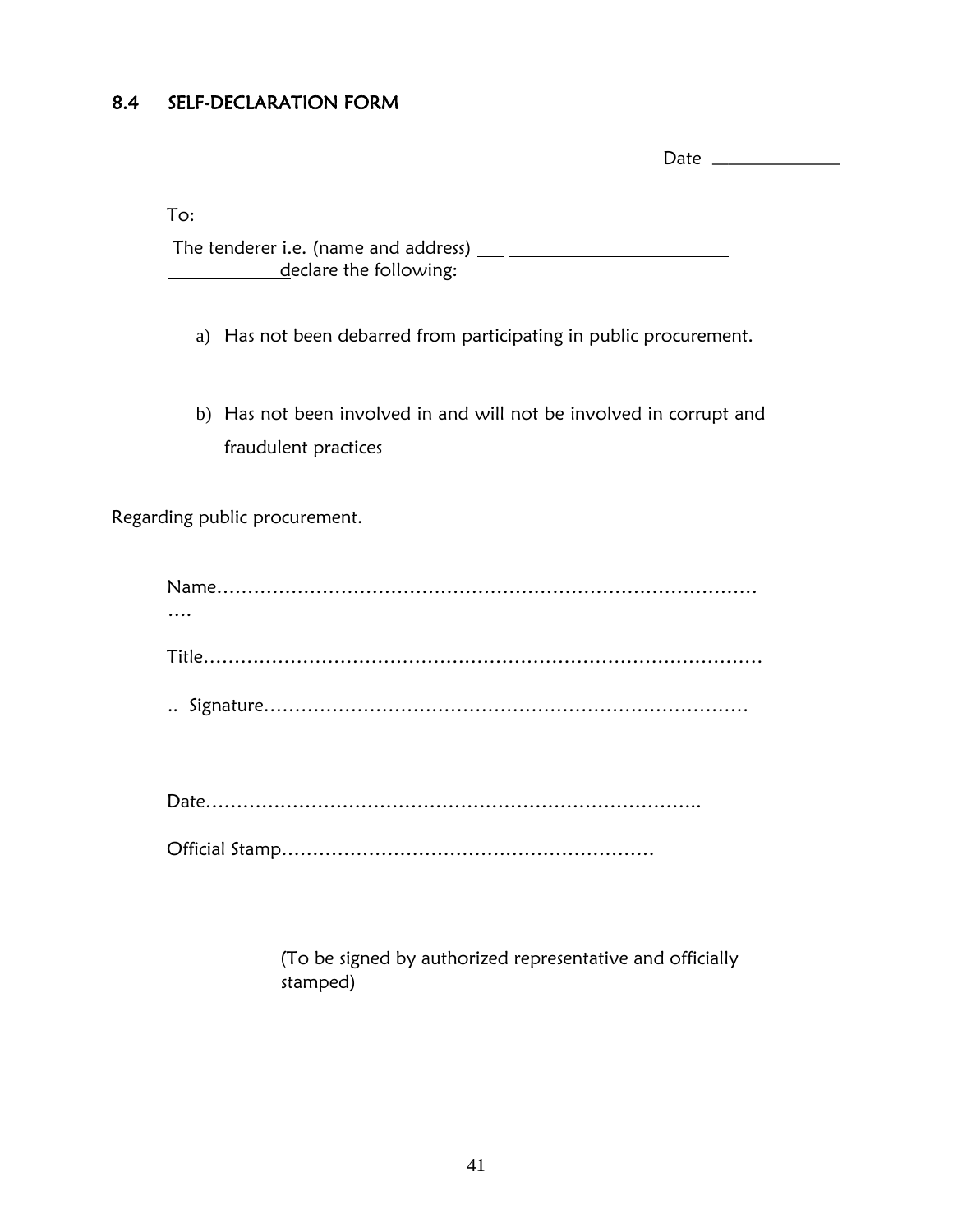### 8.5 ANTI-CORRUPTION DECLARATION FORM

## (Sections 62 of the PPDA, 2015)

I/We/Messrs…………………………………………………………………… ………

of Street, Building, P O Box……………………………………………………………

…………………………………………………………………………………

Contact/Phone/E mail…………………………………………………………………..

declare that Public Procurement is based on a free and fair competitive Tendering process which should not be open to abuse.

I/We ..…………………………………………………………………………………. .

declare that I/We will not offer or facilitate, directly or indirectly, any inducement or reward to any public officer, their relations or business associates, in connection with

Tender/Tender No ……………………..……………………………………………….

for or in the subsequent performance of the contract if I/We am/are successful.

| Authorized |
|------------|
|            |

| Name of            |
|--------------------|
| Title of Signatory |
|                    |
| Official           |
|                    |
|                    |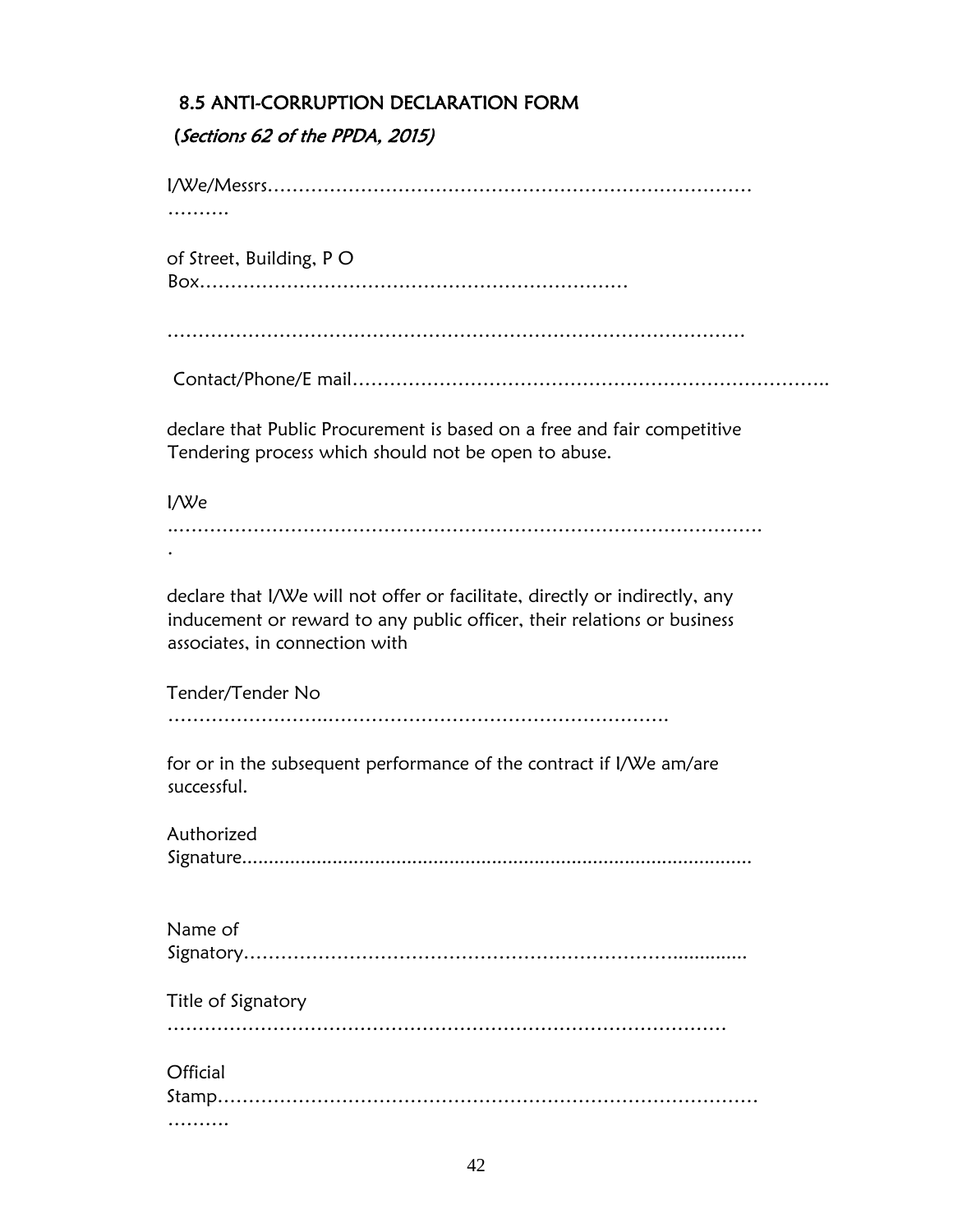# 8.6 CONTRACT AGREEMENT FORM

THIS AGREEMENT made the 100 day of 20 20 between ……………… [name of Procurement entity) of ……….. [country of Procurement entity] (hereinafter called "the Procuring entity) of the one part and …………………………. [name of tenderer] of ……………. [city and country of tenderer] (hereinafter called "the tenderer") of the other part;

WHEREAS the Procuring entity invited tenders for certain goods] and has accepted a tender by the tenderer for the supply of those goods in the sum of …………………………… [contract price in words and figures] (hereinafter called "the Contract Price).

NOW THIS AGREEMENT WITNESSETH AS FOLLOWS:

- 1. In this Agreement words and expressions shall have the same meanings as are respectively assigned to them in the Conditions of Contract referred to:
- 2. The following documents shall be deemed to form and be read and construed as part of this Agreement viz:
	- (a) the Tender Form and the Price Schedule submitted by the tenderer
	- (b) the Schedule of Requirements
	- (c ) the Technical Specifications
	- (d) the General Conditions of Contract
	- (e) the Special Conditions of contract; and
	- (f) the Procuring entity's Notification of Award
	- 3. In consideration of the payments to be made by the Procuring entity to the tenderer as hereinafter mentioned, the tender hereby covenants with the Procuring entity to provide the goods and to remedy defects therein in conformity in all respects with the provisions of the Contract
	- 4. The Procuring entity hereby covenants to pay the tenderer in consideration of the provisions of the goods and the remedying of defects therein, the Contract Price or such other sum as may become payable under the provisions of the Contract at the times and in the manner prescribed by the contract.

IN WITNESS whereof the parties hereto have caused this Agreement to be executed in accordance with their respective laws the day and year first above written.

Signed, sealed, delivered by \_\_\_\_\_\_\_ the \_\_\_\_\_\_\_\_\_\_\_\_\_ (for the Procuring entity

Signed, sealed, delivered by  $\_$  the  $\_$  (for the tenderer in the presence of

 (Amend accordingly if provided by Insurance Company)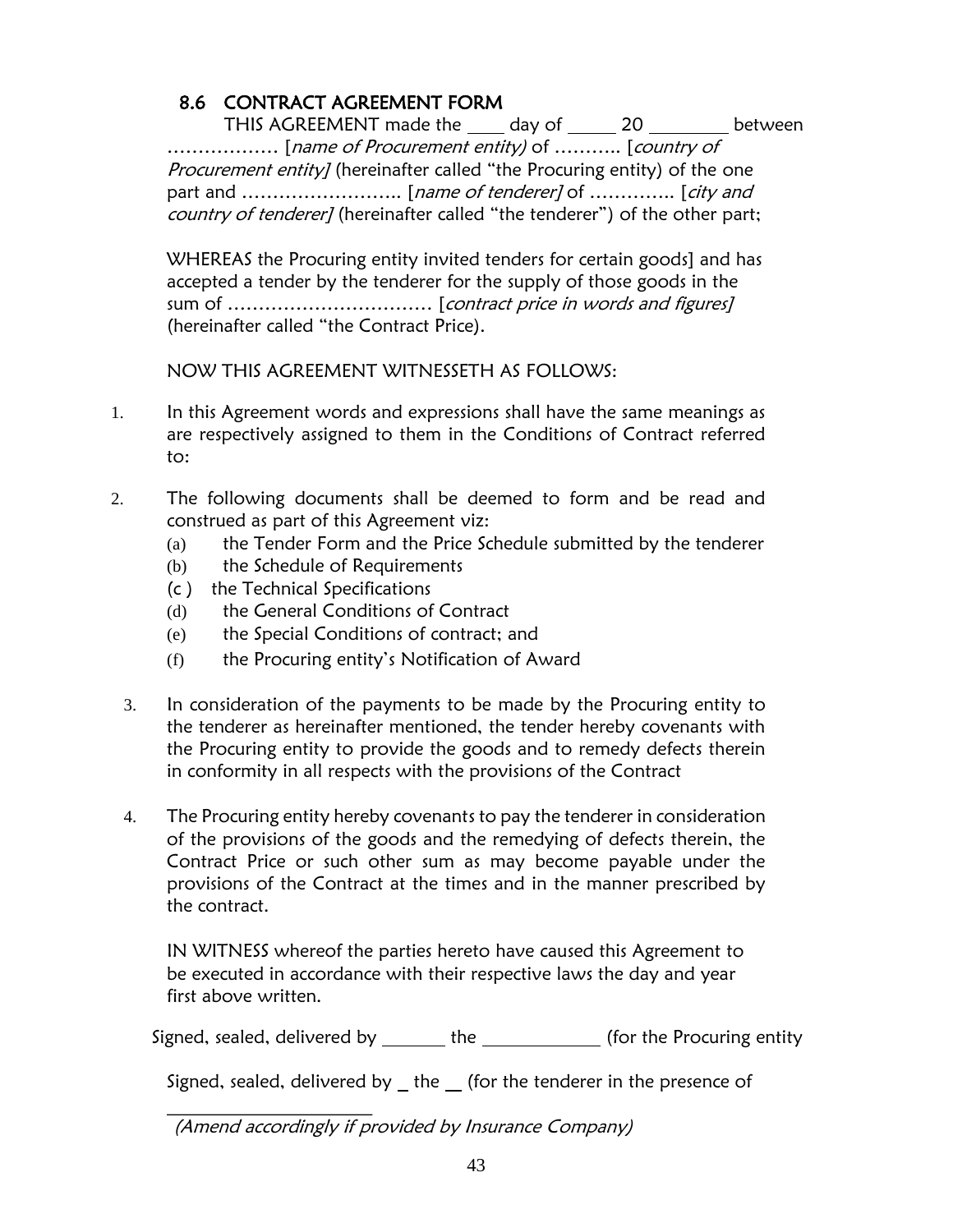# 8.7 PERFORMANCE SECURITY FORM

To …………………………………………. [name of Procuring entity]

WHEREAS …………………………………… [name of tenderer] (hereinafter called "the tenderer") has undertaken , in pursuance of Contract No. \_ [reference number of the contract] dated \_\_\_\_\_\_ 20 \_\_\_\_\_\_\_\_\_\_\_\_\_\_ to supply ……………………………………………… [description of goods] (hereinafter called "the Contract").

AND WHEREAS it has been stipulated by you in the said Contract that the tenderer shall furnish you with a bank guarantee by a reputable bank for the sum specified therein as security for compliance with the Tenderer's performance obligations in accordance with the Contract.

AND WHEREAS we have agreed to give the tenderer a guarantee:

THEREFORE WE hereby affirm that we are Guarantors and responsible to you, on behalf of the tenderer, up to a total of ………………………. [amount of the guarantee in words and figure] and we undertake to pay you, upon your first written demand declaring the tenderer to be in default under the Contract and without cavil or argument, any sum or sums within the limits of …………………….. [amount of guarantee] as aforesaid, without you needing to prove or to show grounds or reasons for your demand or the sum specified therein.

This guarantee is valid until the day of 20

Signed and seal of the Guarantors

[name of bank or financial institution]

[address]

[date]